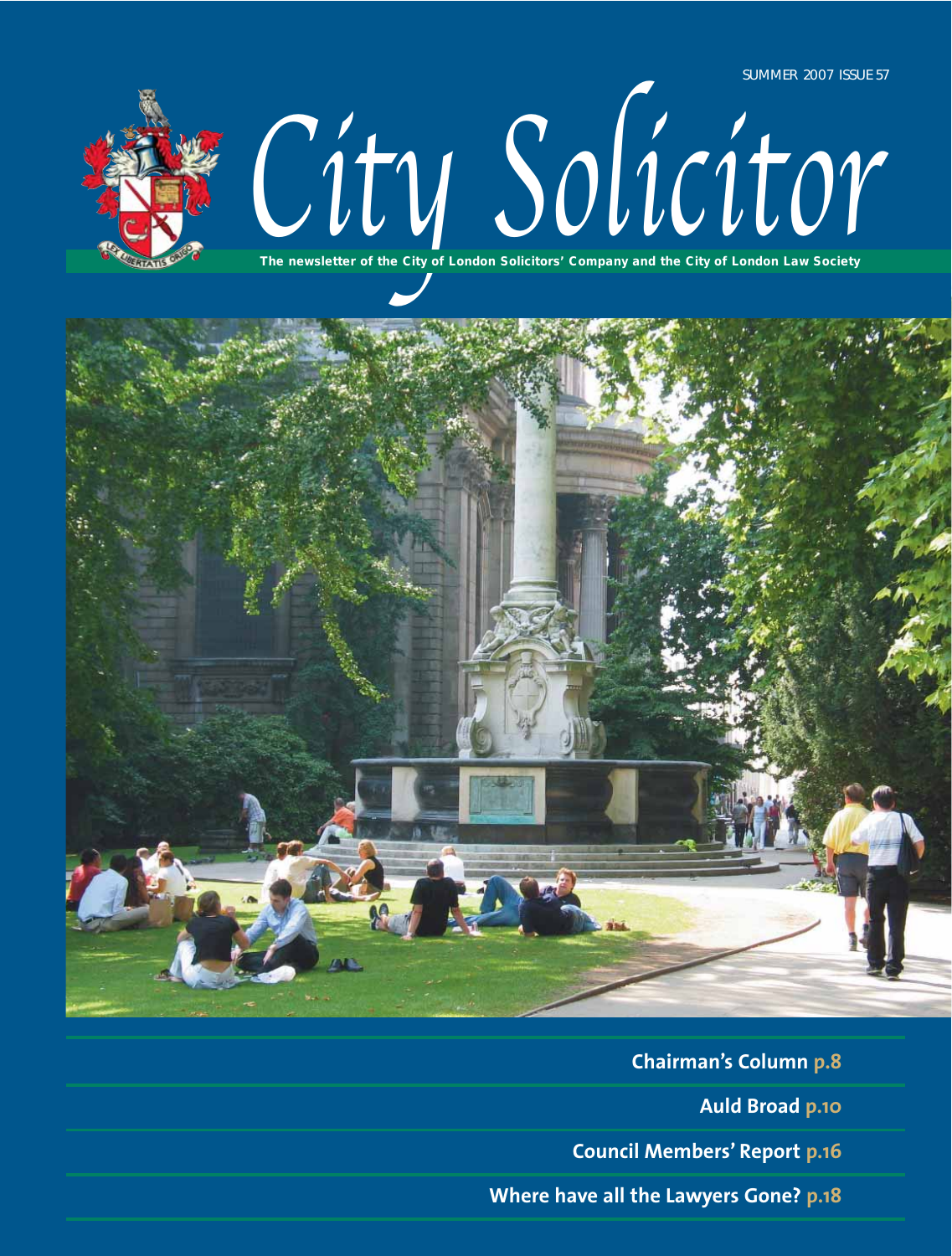## City of London Law Society

## **Committee Members Court of Assistants**

**President** The Master

**Chairman** † D.A. McIntosh

> **Secretary** N.A. Cameron

**Administrator** Mrs E.J. Thomas, B.A.

**Committee Specialist** Ms S. Dunn

#### **Committee**

† CHAIRMAN PRESIDENT N.C.C. Bamping † S.W. Davis N.M.L. Hughes V.T. Keaveny Ms A.L. Marks Ms J.C. Palca Ms. F.A.E. Palmer S.G. Popham M.C. Roberts, B.A D. Thomas P.B. Wayte M.A. Webster J.R.C. White, T.D. † Mrs C.F. Woolf, C.B.E.

Ex-officio, appointed by the CLSC † Ex-officio as members of the Council of The Law Society

#### **Clerk to the Company and Secretary of the City of London Law Society Neil Cameron**

4 College Hill, London, EC4R 2RB Tel: 020 7329 2173 Fax: 020 7329 2190 Email: mail@citysolicitors.org.uk

#### **Editorial Board**

**John Abramson** 58 Fenchurch Street, London, EC3M 4AB Tel: 020 7954 8525 Fax: 020 7954 8961 Email: john.abramson@aig.com

**Elizabeth Thomas** 4 College Hill, London, EC4R 2RB Tel: 020 7329 2173 Fax: 020 7329 2190 Email: mail@citysolicitors.org.uk

## City of London Solicitors'Company

**Master** W.J.L. Knight

**Senior Warden** Ms A.L. Marks

**Junior Warden** Alderman & Sheriff D.T.R. Lewis

#### **Stewards**

I.C.S. Morpeth J.M. Abramson

#### **Full Assistants**

Past Master J.E. Hume Past Master B.J. Greenwood, LL.B. Past Master A.J.C. Collett, LL.B. Past Master N.C.C. Bamping, LLP. Past Master Miss K.D. Richardson, M.A. M.C. Roberts, B.A. R.D. Max J.R.C. White, T.D. Alderman D.H. Wootton V.T. Keaveny Mrs C.F. Woolf

**Additional Assistants** G.C. Bond, D.L. J.R. Millar

**Chairman of The City of London Law Society** D.A. McIntosh

ones money I love must like to

**Ex-Officio Assistants Past Masters** J.H. Snaith J. Guillaume J.H. Walford, M.A. P.J. Purton, O.B.E., L.M.R.T.P.I. D.F. Gray, M.A. E.P.T. Roney, C.B.E., M.A., Dep. Sir Max Williams M.H. Sheldon, C.B.E., M.A. K.S.G. Hinde, O.B.E., T.D., M.A. J.A.E. Young, LL.B. D.L. Biddle, M.A. R.H.V. Dixon, M.A. J.A. Rowson Sir Christopher Walford, M.A., D.C.L. His Hon. Harvey Crush S.N. Beare, M.A., LL.B. W.L. King, M.A. J.F. Avery Jones, C.B.E., M.A., Ph.D., LL.M. R.D. Fox, M.A. M.R. Mathews, M.A. Alderman Sir Robert Finch M.J. Cassidy, C.B.E., B.A., M.B.A., Dep.

#### **Clerk**

N.A. Cameron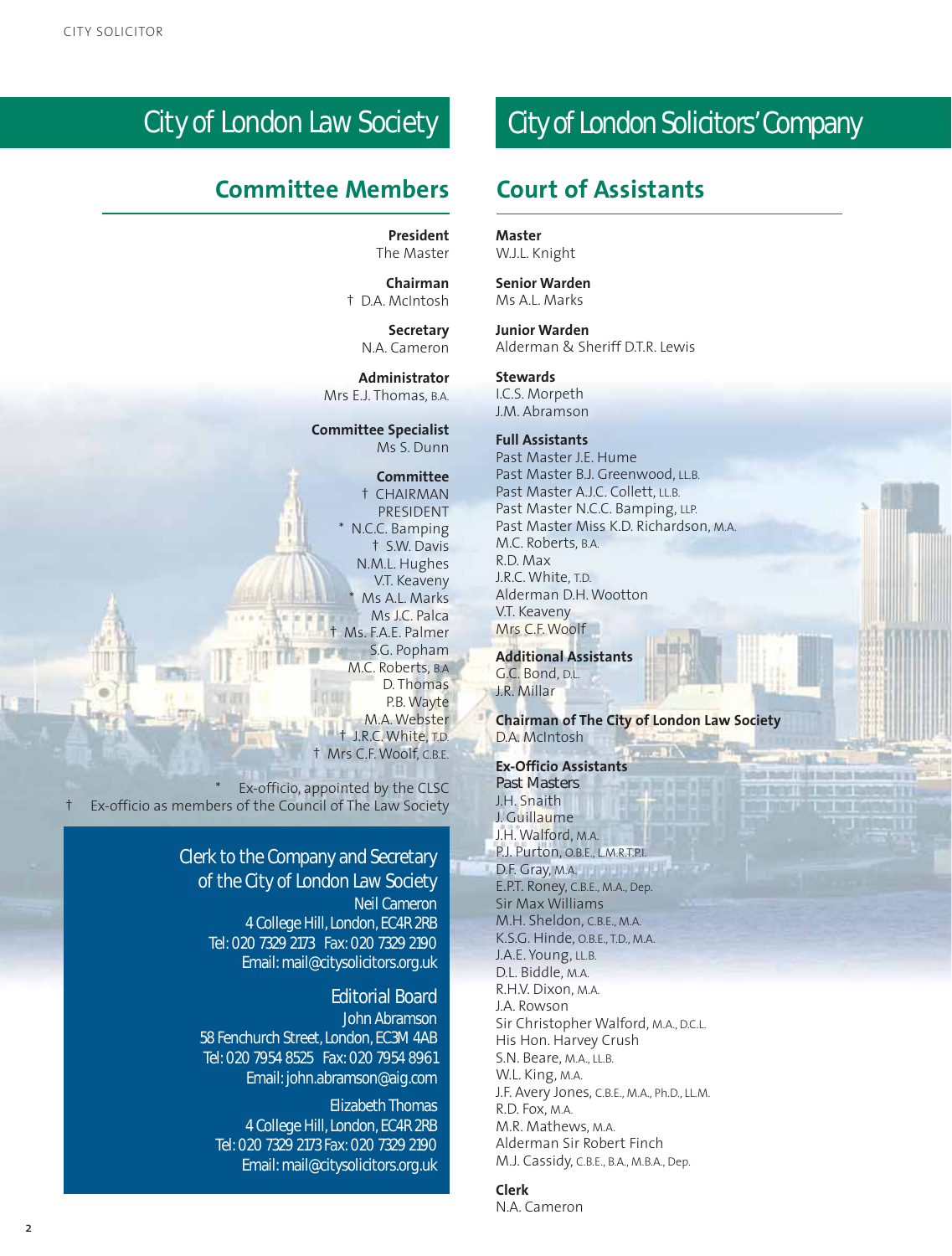## Contents Editorial

| <b>Editorial p.3</b>                                                                     |
|------------------------------------------------------------------------------------------|
| Dates for 2007 p.4                                                                       |
| Master's Word p.5                                                                        |
| <b>Outgoing Master's Statement p.6</b>                                                   |
| <b>Chairman's Column p.8</b>                                                             |
| <b>Auld Broad p.10</b>                                                                   |
| The Wig and Pen Prizes p.12                                                              |
| <b>Committee Specialist's Report p.13</b>                                                |
| <b>Committee Reports p.14</b>                                                            |
| Company Law p.14<br>Commercial Law p.14<br>Training p.15<br>Council Members' Report p.16 |
| 6th Edition Certificate of Title p.17                                                    |
| <b>Where have all the Lawyers Gone? p.18</b>                                             |
| <b>AGM p.19</b>                                                                          |
| Credit: Front Cover Photo, kindly supplied by City Gardens, City of London               |

## City Solicitor Copy Deadlines 2007

Autumn 24 September 2007 Winter 26 November 2007  $\mu$ u $\sim$  John Abramson



As indicated by the outgoing Master, Karen Richardson, in her address to the Company's AGM (reproduced in this edition), the parallel operation of the City of London Solicitors' Company and the City of London Law Society has clearly enhanced the delivery of services to our mutual

constituency. Karen has ably presided over a year of transition in the organisation, and has done so with her customary implacability and unwavering good humour. And she was generous in her thanks, too, tipping her cap in my direction and our redesigned newsletter.

While on the subject, I also wish to express my gratitude to the members of the editorial team – Liz Thomas, who shoulders much of the editorial burden, and does so ruthlessly efficiently; the clerk, Neil Cameron, for his hawkeyed proof reading and always sensible judgement calls; and finally Amanda at Manor Creative who has terrific design skills and seamlessly manages production and delivery.

Our vision is clear: the newsletter is at once the notice-board of the Company and the mouthpiece of the Committee. We aim to inform, to report, sometimes to advise, always to entertain. Contributions should range from comments on the profession, reports on members' activities (professional or other), notices of events and, and some pure fun. We remain the only publication by and for our City colleagues. The newsletter should be their publication of choice.

In this edition, we tick many of those boxes: We welcome the new Master, Bill Knight, and wish him a successful and enjoyable term of office. We also welcome his wise insight as revealed in this edition, and look forward to more of the same. We report on the views of our Council members, on various Company events and inform about the Wig and Pen Prizes; and we are entertained by Auld Broad.

#### Happy Summer!

AIG, Editor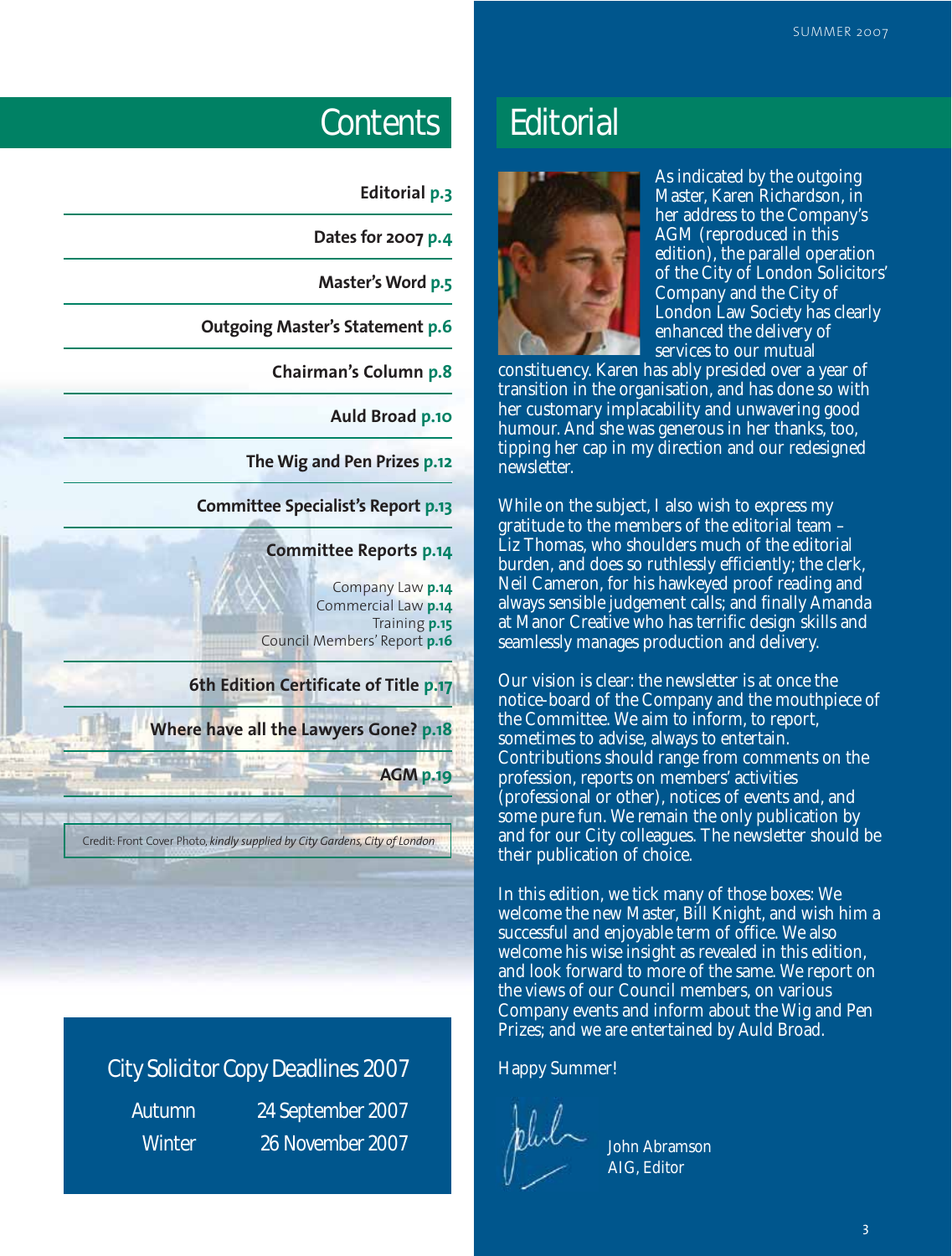## Dates for 2007

## THE CITY OF LONDON SOLICITORS' COMPANY

| Mon. 17 <sup>th</sup> Sept.   | General Purposes Committee, at<br>the Company's offices at<br>4 College Hill, EC4 at 5.00 p.m.                     |
|-------------------------------|--------------------------------------------------------------------------------------------------------------------|
| Thurs. 20 <sup>th</sup> Sept. | "Legal Haunts" Guided Walk<br>For more information contact<br>mail@citysolicitors.org.uk                           |
| Thurs. 27 <sup>th</sup> Sept. | <b>Wine Tasting Evening</b><br><b>Tallow Chandlers' Hall</b><br>More details to follow.                            |
| Mon. 1 <sup>st</sup> Oct.     | Election of Lord Mayor,<br>Guildhall, 11.45 a.m.<br>Followed by lunch at venue<br>to be arranged.<br>Liverymen.    |
| Mon. 8 <sup>th</sup> Oct.     | *Court meeting at 4.30 p.m.<br>followed by Court Dinner at<br>6.30 p.m. L.                                         |
| Sat. 10 <sup>th</sup> Nov.    | Lord Mayor's Show                                                                                                  |
| Tues. 13 <sup>th</sup> Nov.   | General Purposes Committee, at<br>the Company's offices at<br>4 College Hill, EC4 at 5.00 p.m.                     |
| Mon. 26 <sup>th</sup> Nov.    | *Court meeting at 11.00 a.m.<br>followed by luncheon at 1.00 p.m.                                                  |
| Thurs. 29 <sup>th</sup> Nov.  | Livery Dinner, Clothworkers'<br>Hall, Dunster Court, Mincing<br>Lane, EC3 at 7.00 p.m.<br>Liverymen and Guests. D. |

## THE CITY OF LONDON LAW SOCIETY

| Wed. 26 <sup>th</sup> Sept. | †Committee of the City of   |
|-----------------------------|-----------------------------|
|                             | London Law Society at       |
|                             | 11.00 a.m.                  |
|                             | †Carvery Lunch at 1.00 p.m. |

Wed. 28<sup>th</sup> Nov. <sup>†</sup> †Committee of the City of London Law Society at 11.00 a.m. †Carvery Lunch at 1.00 p.m.

- \* At Cutlers' Hall, Warwick Lane, EC4.
- † At Butchers' Hall, Bartholomew Close, EC1.

For the assistance of members, the dress for evening functions is indicated in the programme as follows:

- D Dinner Jacket (black tie)<br>L Lounge suit
- Lounge suit

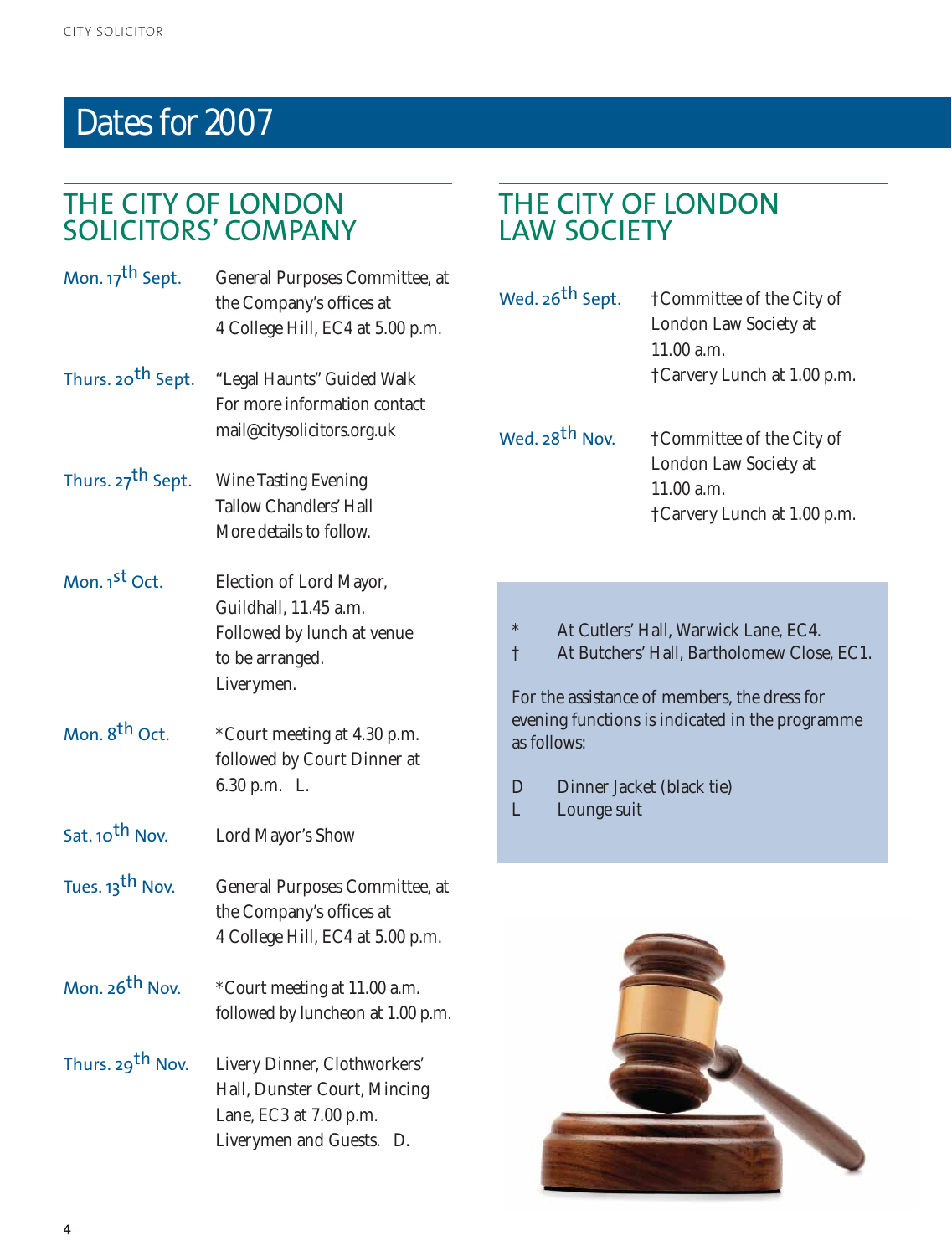## **Master's Word Bill Knight**, *Master* **Bill Knight**, *Master*



A Master of the City of London Solicitors' Company taking office in 2007 has to ask whether the Company has a meaningful role in the modern City.

From its foundation nearly 100 years ago the Company acted as the City of London's Law Society. Some of the best lawyers in the world work in the City and for many years the Company's specialist Committees gave advice to Government and others about the development of the law and regulation. But last year the Company formed the City of London Law Society as a separate body whose members are the firms practising in the City. This has been a great success. All the leading firms have joined and support the CLLS as it performs the traditional role of the local law society, continuing the specialist Committees and speaking for the firms of the City of London on the issues of the day. We maintain close links with the CLLS but it is now run by its own committee.

So where does this leave the Company?

First as the social side of the City of London Law Society. That is important - really important. We all know that a high degree of trust makes business easier and that is certainly true of trust between solicitors. It is easier to trust someone if you know them. The solicitors of the City of London ought to know one another and enjoy one another's company. The Company provides opportunities for that, using the marvellous facilities the City has to offer. We aim to involve all our members, and also to interest the senior partners of the CLLS member firms in events aimed at them.

And of course the Company has an important charitable side, and we play our part in the education of lawyers through the City Solicitors' Educational Trust.

But beyond that, where do we go? Are we going to become a traditional livery Company like the Mercers, the Drapers, the Grocers or the Skinners? They retain a connection with the trades from which they sprang but they are essentially social and charitable associations. They do good work and we are the richer for their existence but if they did not exist it is hard to believe that they would be re-invented.

That road is closed to us. We do not have the money. These great Companies with their halls and the wealth are sustainable in a way we are not. If we are to have meaning and relevance we have to retain the interest and support of the City profession, continuing as a working Company, restricting our livery to solicitors and acting in the interests of the City profession.

I believe that our aim should be the development of the influence and importance of City solicitors - the use of their training, experience and skill in practice, and beyond.

There is no City solicitor on the board of the Financial Services Authority. There is only one on the Take-over Panel and none on the Court of the Bank of England. There are very few City solicitors on the boards of our great commercial companies or of our regulators. I would like to see that change and I would like to see the Company calling for that change and playing a part in that change. First, that involves encouraging solicitors to get involved, perhaps while they are in practice and certainly once they cease to practice. I think that would be good for the profession and good for the country.

I would like to see the Company participate in the modern City as it does in the traditions of the City. In my year in office I will do my best to further that aim.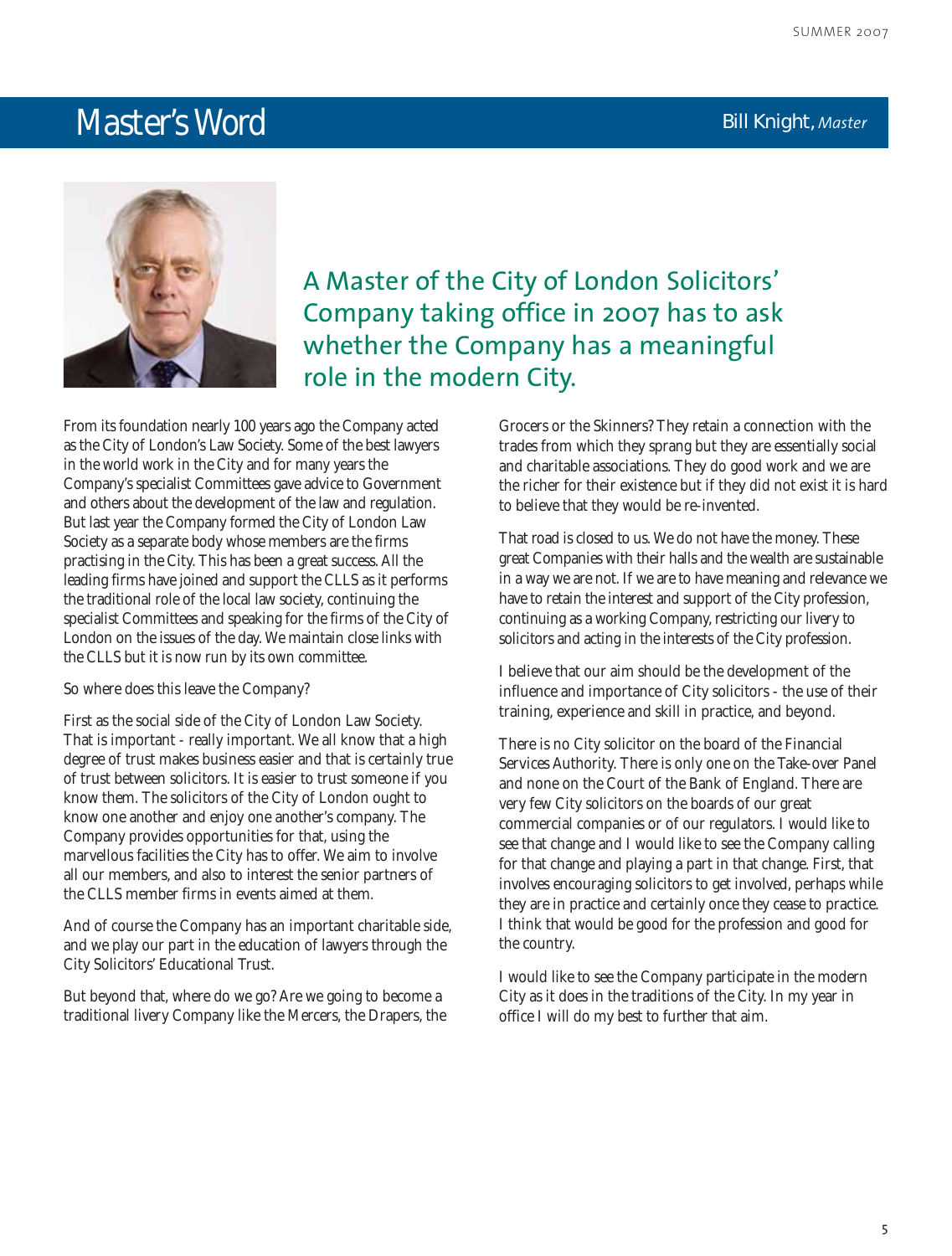

# Outgoing Master's statement at the Company's AGM on 11 June 2007

This week is a very special personal one, as it marks for me both the 10th anniversary of my election to the Court, and the 20th anniversary of my election to the Committee of the City of London Law Society – and today is a great way to celebrate!

Half way through my term of office as Master, on 1 January this year, the City of London Solicitors' Company formed a new association to be the City of London Law Society. These two had previously been run as one organisation throughout our existence, but for a number of technical reasons it became appropriate to separate them. For that reason, we have a second AGM immediately following this one; that will be the AGM for the local Law Society rather than the Livery Company.

The separation was a dramatic move for the Company, but, as we had hoped, it has ended up being largely invisible. That is in no way to marginalise the enormous amount of work which went into the move, for which we have to thank in particular the previous Master, Nigel Bamping, the Chairman of the City of London Law Society, David McIntosh, and our drafting "guru", John Young, who prepared and explained the new Constitution so clearly. I would also like to record my thanks to the members of the Court, who have been so forward-thinking and ready to apply a flexible approach in deciding what was best for the Company and all our members.

So now we have two vibrant organisations, working in close co-operation in parallel. This makes us all the stronger.

We have been able to use our contacts and links to organise a number of events during the last year for senior partners of our member firms, including private dinners or breakfasts, often at Guildhall or Mansion House - for example, with Richard Lambert, the Director-General of the CBI, with Mervyn King, the Governor of the Bank of England, as well as with the Lord Chancellor and the Lord Mayor.

The enormous support we have seen for all our Company events this year is witness to the strength of our united force. I think in every case we have seen attendance numbers cheerfully higher than even our optimistic clerk predicted. It's always reassuring to surpass the budget, but more

importantly it's gratifying to see such a high level of interest from our members.

We have found a number of new outlets for our charitable and educational activities, including some involvement with the Sheriffs' and Recorders Fund, which helps the families of prisoners and the rehabilitation of offenders, and with the City of London Girls' School, where we are taking an interest in their newly established Women Lawyers Forum.

I'm also delighted that, as I had hoped, we have seen an increase in the number of younger people getting involved. This naturally helps to enliven the Company and brings a fresh perspective to what we do.

Thank you, all our members, for supporting the Company so wholeheartedly during this very active year.

And what an active year it has been! We have been entertained by incisive guest speakers, Baroness Williams and Baroness Kennedy, we have dined in marvellous surroundings at Drapers' Hall and the Mansion House, we have plunged into history at the magical Sir John Soane's Museum and the Tower of London for our Annual Guild Service, followed by a splendid supper at Trinity House; we have tested out the cells at the Old Bailey and we've inspected the control room at the City Police headquarters, where they video our every move as we travel around the City - in glorious technicolour, I might add!

Of course, the year has been much enhanced by having as our Junior Warden the Aldermanic Sheriff, David Lewis. As a result of our role as his Mother Company, on your behalf the Clerk and I have ridden in a horse-drawn carriage at the Lord Mayor's Show and dined in splendour at the Lord Mayor's Banquet at Guildhall, as well as attending numerous other events. David, of course, has some interesting prospects for next year, so we look forward to continuing to bask in his reflected glory as he moves from the Old Bailey into the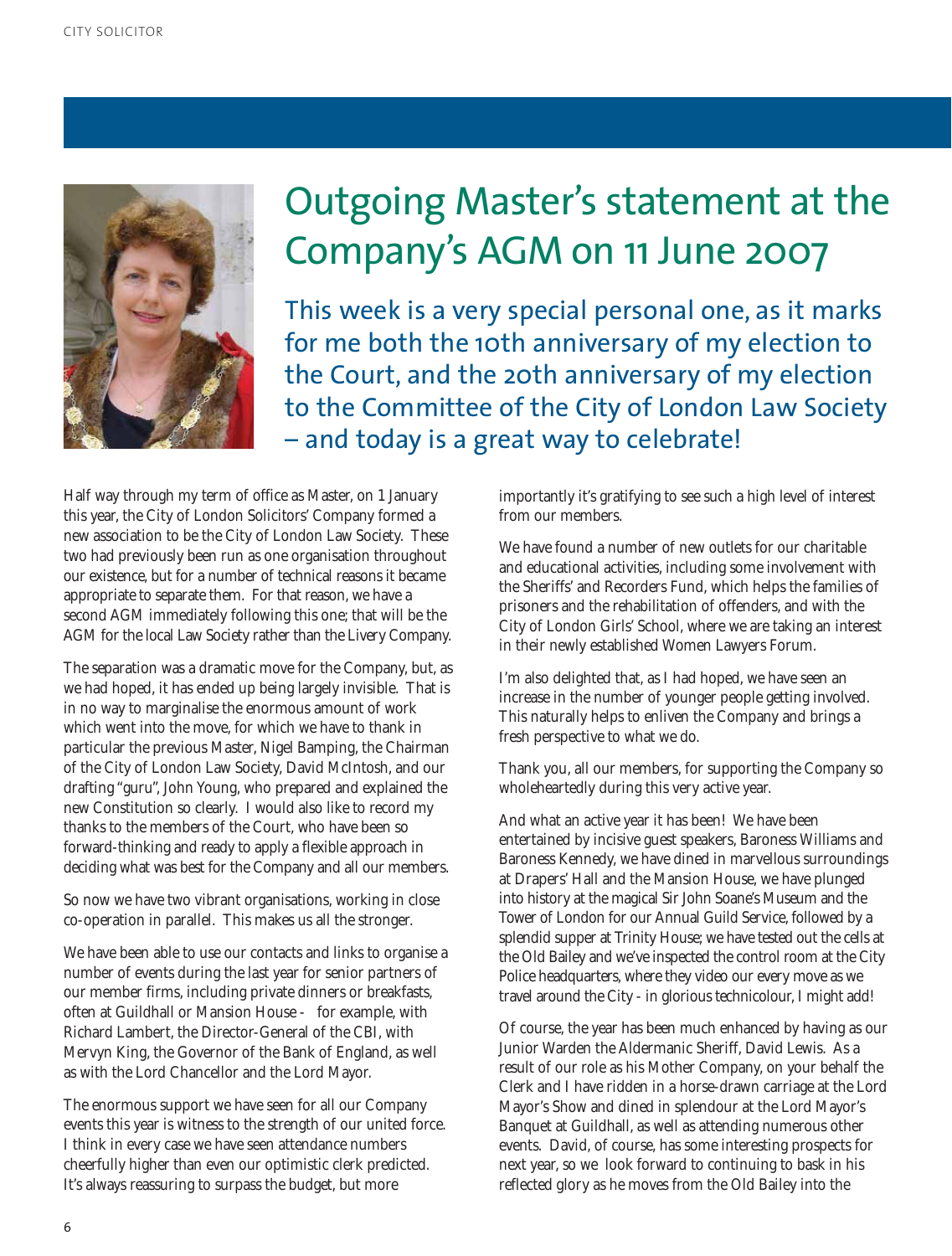7

## **Karen Richardson,** *Outgoing Master*

Mansion House later this year. David, we wish you every success in the next stage of your Civic career.

As well as being heavily involved in all our own activities, I have been honoured, as Master, to represent the Company at what seem like hundreds of events during the year, often as the guest of other livery Companies.

Wherever I have gone this year as Master, I have received a warm welcome and unfailing courtesy on all sides. Our Company is the only one of the City Livery Companies which still requires a working connection with the City, and it's clear that it is very widely respected. It has been not only an honour, but also a tremendous pleasure, to have been so involved.

During the course of the year we have introduced a new-look newsletter, or Company magazine, the "City Solicitor", which I hope you will agree now has a rather more professional feel to it.

I would like to thank our editor, John Abramson, who has also just been elected a Steward on our Court today. At the same time we welcome Iain Morpeth, who was elected as the other Steward, and I am delighted that as of this afternoon we also have two new Court members: Vincent Keaveny, and the President of the Law Society, Fiona Woolf. You are all very welcome, and we look forward to working with you.

I must mention our Clerk, Neil Cameron, and his team in the office – Liz Thomas, Stella Dunn and Denise Llewellyn – for the amazing dedication and hard work which they all bring to their roles, whilst somehow remaining permanently

positive and cheerful through everything. We as a Company depend on them very heavily, and I would like to record our warm thanks to them.

I also want to record my thanks to our Wardens for their support to me during the year. I am delighted that David Lewis has agreed to continue as our Junior Warden despite what we expect to be rather a busy schedule for him in the year ahead. Our Senior Warden, Bill Knight, is of course about to become Master within the next few minutes, and I know that the Company will continue to be in very good hands under his stewardship.

We have a great year ahead! We are celebrating our centenary, we expect to have our own Lord Mayor in the Mansion House, and we have a new Master who I can confidently predict will stand "head and shoulders" above the rest of us. (He is, of course, well over six feet tall.) I'm quite sure that he can't fail to have a brilliant year, and I wish him great enjoyment as well.

At the beginning of my year as Master I had plenty of high hopes, and a degree of trepidation. At the end of the year, I'm pleased to say that the trepidation has long disappeared, and the hopes have all been fulfilled. I believe that we have a strong, energetic Company, and that it continues in very good heart.

What more could any retiring Master ask for?

So, thank you for electing me as the Master of such a great Livery Company, and for such a thoroughly memorable experience.

## ANNUAL QUIZ NIGHT 2007

The City of London Law Society's Annual Quiz Night made a welcome return on 17th May 2007. This year's event saw 21 teams heading south over London Bridge to Balls Brothers at the Hop Cellars (which proved to be an excellent venue) preparing to do battle for first place.

As usual the teams were tested on a broad range of subjects from general knowledge, entertainment, sport and geography to science and history and also had to tackle a number of "lateral thinking" questions during supper.

A well-deserved first prize was won by Reed Smith Richards Butler LLP represented by Richard Milestone, Will Sutton, David Brighton and Anjulie Rao.

Baker & McKenzie represented by Sam Dollery, Paul Ganley, Francesca Towers and Charlotte Harrington took the second prize.

This year, we also awarded a prize for the best team name and this went to "If Carlsberg made Quiz Teams…."

The quiz night continues to be one of our most popular events of the year. Our thanks go to Gareth Ledsham at Pritchard Englefield for being a fantastic Quiz Master, to Emma Streets, Lara Clarke and Lisa De'ath our team of valiant markers, and to everyone who took part (firms listed below), for making it such a successful and fun evening.

Baker Botts Baker & McKenzie Clifford Chance LLP Dechert LLP DLA Piper (UK) LLP Faegre & Benson LLP Freshfields Bruckhaus Deringer Herbert Smith LLP Irwin Mitchell

Lewis Silkin Mayer Brown Rowe & Maw Reed Smith Richards Butler LLP Skadden Arps Slate Meagher & Flom Slaughter and May TLT Solicitors Travers Smith Wedlake Bell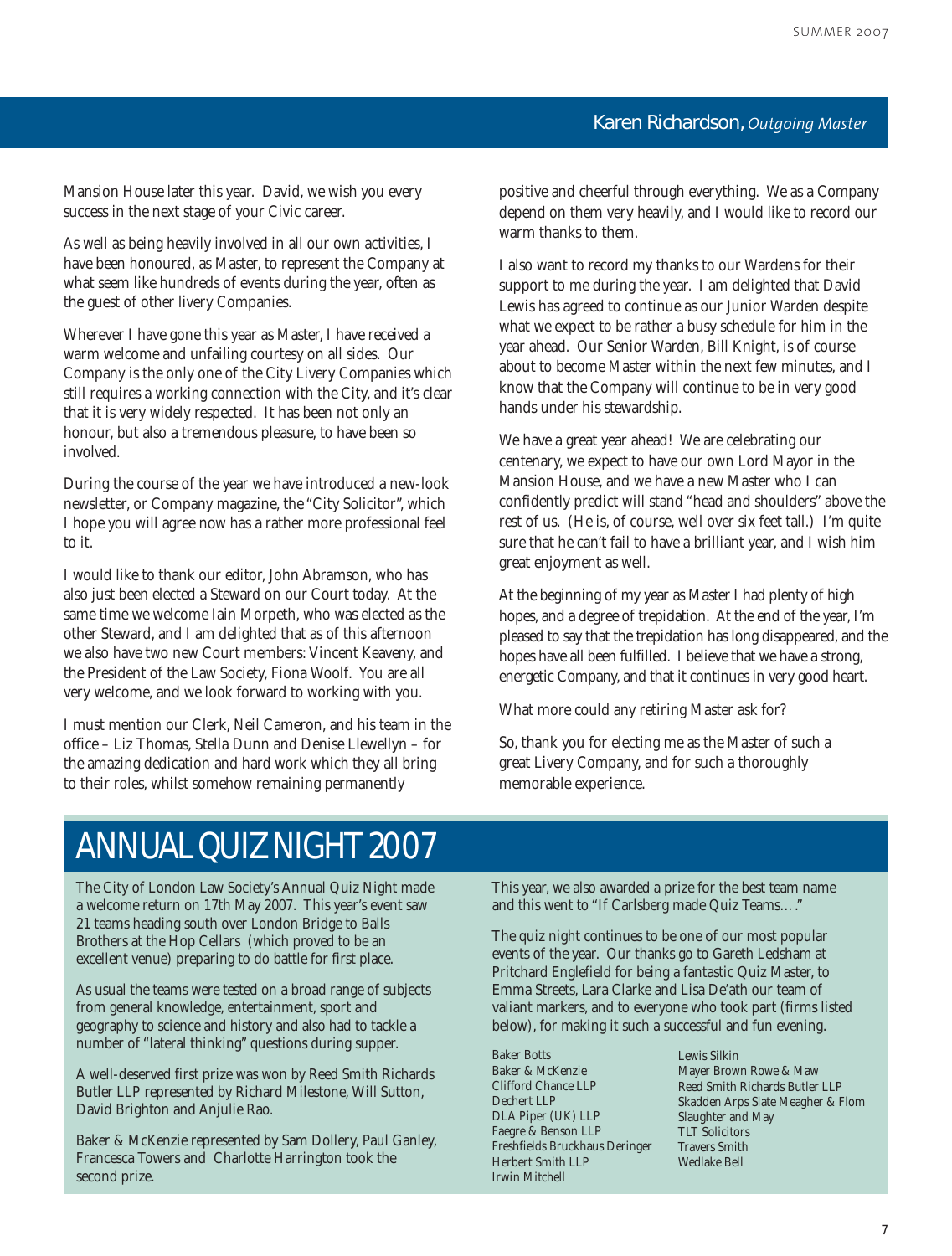## Chairman's Column



## CHAIRMAN, DAVID MCINTOSH'S REPORT DELIVERED AT THE CITY OF LONDON LAW SOCIETY'S ANNUAL GENERAL MEETING Tallow Chandlers' Hall – Monday, 11 June 2007 EMPOWERMENT

As someone who has led the national and now the City's Law Society, I will let you guess from what I now say which is the most stimulating role!

The Society's strength comes from its membership and unlike any other Law Society from its relationship with the Company which binds it into the fabric of this great city.

Being part of the City establishment through the Company and Society's cross membership is not our only unique advantage.

We also benefit from the corporate membership of 51 City firms including the UK's top 25 leading firms. No other Law Society has this advantage.

Although individual membership is confined to solicitors who practice (or have practiced) in the City (which by our definition most certainly includes Canary Wharf) many of our member firms are truly international which gives the Society standing well beyond this City.

Now that we are widely recognised as the representative body for the City's leading firms, we have become visible to government and our regulators as such and are also seen as one of the first ports of call for many others, including, sometimes helpfully, the press.

What this has led to is:

• the enhancement and increased visibility of our 18 specialist Committees which always have been and remain the roses in our crown.

Their influence on Law Reform is widespread and it is one of my pleasures to regularly read their Reports to Government and elsewhere under the Society's banner.

They are likely to become of even greater importance as the National Law Society rationalises its specialist Committee functions.

I thank all of our Committee Chairs and their 250 or more members and the firms supporting those roles.

- the ability to "tap" our corporate members at their top levels for expert support for special needs. These include:-
	- lobbying our members and their clients for desirable changes in the Legal Services' Bill.

We are the only local Law Society to have been invited to give evidence, alongside the National Law Society before Lord Hunt's joint Parliamentary Committee.

We are continuing to lobby as the Bill faces its Committee stages during its second reading in the House of Commons with the Government remaining implacably against the changes which are needed to preserve independence and reduce the Lord Chancellor's power of patronage over the appointment of the members of the Legal Services' Board. The amendments made in the House of Lords have been rejected by the Government which continues to want to control both ends and middle of our profession.

It is appropriate to thank our Legal Services Bill Working Party for their very considerable and continuing efforts. They have been drawn from Freshfields, Slaughter and May, Herbert Smith LLP, Allen & Overy LLP and Linklaters.

• we have formed a Professional Rules and Regulatory Committee chaired by Chris Perrin of Clifford Chance through which to respond to other hybrid regulatory challenges with the support of our specialist Committees.

It is through this Committee that we have set up our direct consultative relationship with the Solicitors Regulatory Authority with whom we are already liaising in the context of responding to the current FSA investigations into how sensitive information is handled within the City.

• we are also, with the help of our international member firms, in the process of setting up a similar direct consultative relationship with the EC and its Directorates in Brussels.

We recognise we cannot afford to rely solely upon the National Law Society looking after all of the interests of City practices here or upon the CCBE (which is not fully supportive of major law firms and their business needs) before our own Regulator and our European law maker.

- we have also created an Associates Forum through which we have responded to the National Law Society's "lifestyle" debate led by our member and the current President of the National Law Society, Fiona Woolf. We will be sending the Associates Forum's Report to our corporate members.
- we are continuing to lobby for sensible, and not dumbeddown, changes to our professional training and entry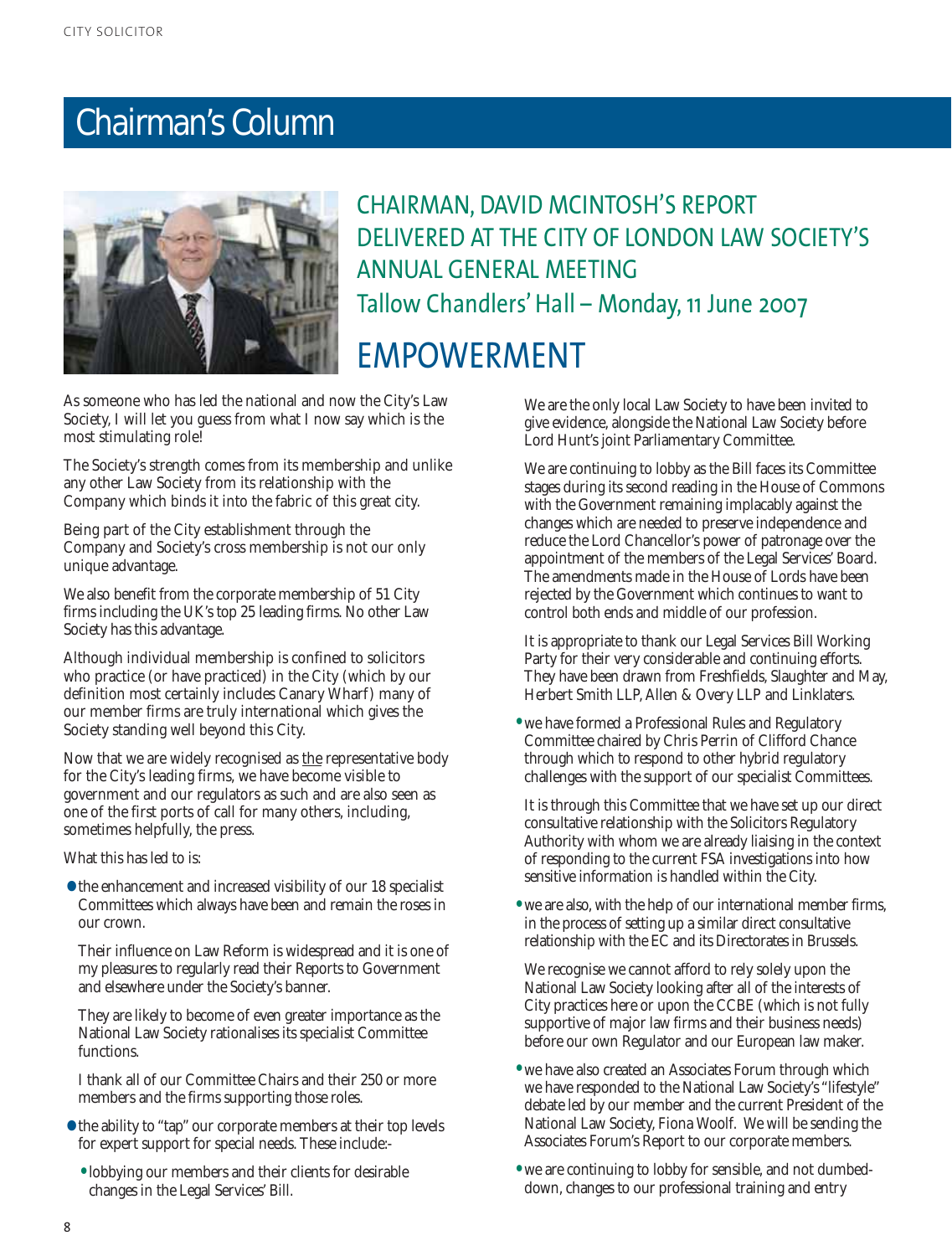#### **David McIntosh,** Fox*, Chairman of the City of London Law Society*

regime whilst recognising the need for improved access and diversity;

- we are seen as a leading light by other City and commercial bar associations and will be hosting the fifth World City Bar Leaders Conference here in the City of London in the Autumn of 2008. This major legal event will be opened by the then Lord Mayor, who is expected to be our member Alderman David Lewis;
- we are raising our profile internationally but only where necessary for we are otherwise content, on behalf of our members, to rely on the good work of the National Law Society's International Directorate with which we have very close links.

We have also been involved in important networking events, often under "Chatham House" rules. These have included a private dinner with the Governor of the Bank of England attended by the senior partners of our top ten corporate member firms by size. This took place in the aftermath of the Governor's Mansion House speech when he criticised our civil litigation system with regard to the BCCI and Bank of England case. Others involved more of our senior partners, one at the Guildhall where our main guest was the Director of the CBI and another with the Lord Mayor at what is becoming an annual breakfast at the Mansion House. Following that breakfast the Lord Mayor invited a follow up briefing from us. All of these events focussed on what is good for City legal practice and our clients.

I could go on – indeed perhaps you think I have!

But I do believe the CLLS has found its feet and a valuable ongoing role on your behalves.

For my part, the task of Chairman has been enjoyable – well at least so far! – with rewarding progress.

I am enjoying it almost as much as relaunching my advisory career in the City with Ronnie Fox whose own support for the Society and the Company encourages me to continue as Chair if and as needed.

I also especially thank Liz Thomas who has looked after me very well during the three years (doesn't time fly) since I took over the Chairmanship. She is of course a good friend to all of our members, whose cause and needs are looked after very efficiently and with good cheer.

I also thank Neil Cameron who provides an excellent interface between the Society and the Company and whose support is also never wanting.

Finally, I must thank Stella Dunn who we recruited to assist in playing a coordinating role for our increasingly busy specialist Committees. Because of the skills she has brought to bear, her job specification is being changed to reflect her effective Policy and Public Affairs contributions which extend beyond Committee responsibilities.

So what we have is a small committed team; not a bureaucracy and we intend to keep it that way with only necessary expansion dominated by the needs of our members who I also thank for their increased support.

I think that an appropriate note on to which end my report which I thank you all for receiving.

## New Members

**The following people have been admitted as Freemen of the Company, in person and in absentia:-** James Morgan DRISCOLL - Trowers & Hamlins Jonathan Frank EVANS - Linklaters LLP Marc Samuel KEIDAN - Masseys LLP Megan Mireille NEWHOUSE - Linklaters LLP Samuel George Anthony NEWHOUSE - Freshfields Bruckhaus Deringer LLP Helena PASK - Baker & McKenzie LLP Jason Henry Corti RICHARDSON - McClure Naismith **The following Freeman was admitted as a Liveryman of the Company:-** Clive McCallum MARTYR - Kraft Foods **The following people have joined as Members of the City of London Law Society only:** Natasha Harrison - Bingham McCutchen (London) LLP Sara Hanrahan - Winckworth Sherwood Charles Claisse - Kemp Little LLP Matthew Stewart **- Lattey & Dawe Solicitors** 

9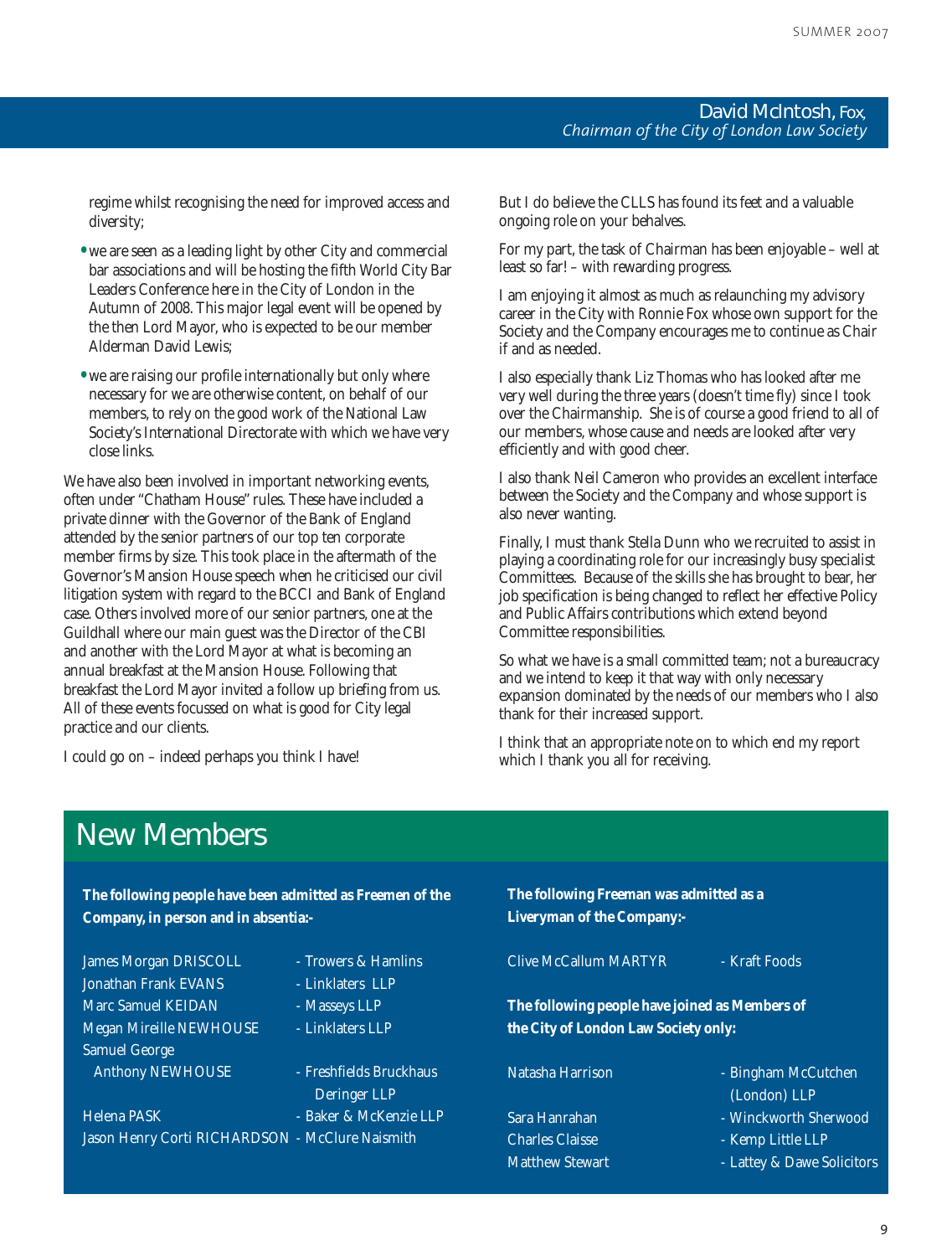## Auld Broad

## CHANNEL CROSSING

"Are we nearly there yet?"

The inevitable question emanates from a small piping voice strapped in somewhere at the back of the people carrier - just as you tentatively turn out of your drive and commit to the public highway with the prospect of three hours self-flagellation ahead in order to reach a Channel port in time for the departure of whatever form of transport was offering the cheapest fare to France. Previous experience tells you that it will not be the last time the question is asked before reaching the finishing line. But, you will have prepared – won't you? - all sorts of in-car entertainment to meet the challenge.

For Auld Broad it was thinking up titles for literary masterpieces and devising a suitable name for the author. It was in consequence of this activity on one such journey that the title of this anecdote was coined and became a constant with Auld Broad's family – not least because once aboard it had a familiar redolence.

And to many people's surprise, you can be just as sick on a Hovercraft as you can on a conventional ship. More to the point you can't lean over.

It all depended on the sea-state. An SRN4 Hovercraft– the large one with

four propellers which carried cars – would cope happily with a short sea, its skirts tripping daintily over the ripples with disdain. But a long sea, rising and falling with the swell, was a recipe for disaster. But it was not this feature that led to the early demise of the Hovercraft as a medium for channel crossings.

The development of the Hovercraft for both commercial and military use remains a fascinating chapter in this Nation's long love affair with the sea. It was quintessentially British and undoubtedly Heath Robinson. Was it a ship or was it an aircraft? It looked as though it would never work. But it did work and, like so many British inventions, it was in consequence exploited by other nations before, as a serious competitor for cross-channel business, it was consigned to the scrapheap of transport history. There was a lack of imagination and investment. It was another famous maritime nation – the Swedes – who exploited and made the most of such opportunities.

From Auld Broad's perspective it was a coincidence, but a stroke of good fortune for him – in most senses – to have become involved. Auld Broad has little claim to a place in this Nation's maritime Hall of Fame – other than the unerring ability to capsize his dinghy on each outing - even when moored. But the fates had determined that an important part of his firm's activities was derived from the sea and the air. Auld Broad's pre-occupation was with the land. But a unique feature of the hovercraft is that it combines all three elements. It sort of flies, it goes over water and it can land pretty well anywhere there is a stretch of open beach. But if this versatility was to be exploited it did require port facilities of a somewhat different nature to conventional shipping.

The first task was to identify a suitable site for a hoverport. This entailed numerous journeys up and down the south coast by helicopter or car. At one time Lympne Airport was in contention. In theory it would have been possible to run the hovercraft several miles inland, closer to good internal communications and with existing terminal facilities. But one particular feature of the hovercraft's design put an end to this prospect - its skirts - which hung down from the frame of the hovercraft to provide a sealed vacuum into which air was driven to provide the necessary uplift for flight. At the end of each journey, as the vacuum was released, it would "subside" gently on to the landing area like a huge hen settling on to her eggs. Skirts were the most vulnerable and expensive parts to maintain. Miles of heavy shingle from the coast to Lympne Airport would cut them to pieces. This factor alone frustrated that option.

It is a matter of history that Pegwell Bay, Ramsgate with its large, gently shelving beach and mudflats exposed at low tide and the Goodwin Sands just offshore, was chosen and built, after a prolonged Public Inquiry. Dover (though it was subsequently used by other operators) had been rejected for reasons of perceived conflict with conventional shipping arising from the limitations on the operational capacity of the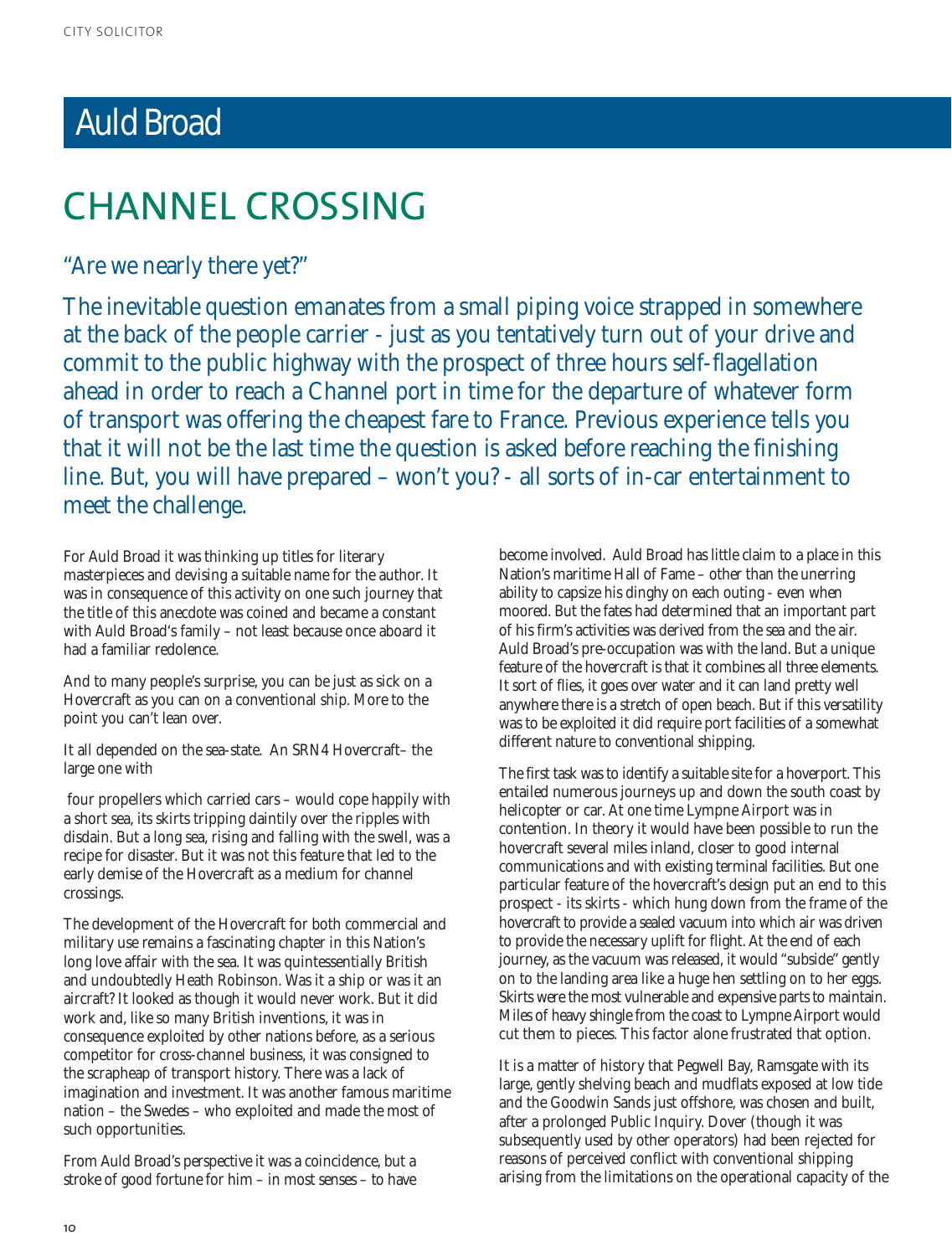respective harbour entrances. The use of the Western entrance was restricted to anything but the mildest seas, thus putting all the pressure on to the Eastern entrance used at frequent intervals by conventional and less manoeuvrable ships.

And while all this was going on, what of Calais? A parallel exercise had been undertaken and a site chosen to the east of the conventional harbour – again with a large and gentle beach approach. The level of co-operation and camaraderie between the prospective operators and the Calais Chambre de Commerce was agreeably sustained at a series of meetings – underpinned by a level of refreshment which somewhat outshone Aunt Betty's Burger Bar in Ramsgate. It threw into stark contrast the difference between the French and British planning systems. The authority vested in M. le President de la Chambre de Commerce de Calais was awesome. It will surprise no one to know that the Calais Terminal was built and running before the Public Inquiry into Pegwell Bay as a suitable site for the UK end of the service had even opened!

There were, of course, objectors at Pegwell Bay of whom the most strident were worms and birds, or those promoting their interests! Pegwell Bay was an important site treasured by local fishermen for harvesting worms. The fishing lobby's initial response was, to put it mildly, unhelpful. But trials unearthed – quite literally – a curious phenomenon. After the hovercraft passed over the mudflats the worms popped up, no doubt wondering what the devil all the noise and disturbance was, and were more easily harvested. This proved a bonus point which won over the fishermen. A somewhat similar experience occurred with the birds. The Bay was adjacent to an important bird sanctuary and every ornithologist in the land – bar one – was paraded to convince the Inspector that the demise of the sanctuary was inevitable if operation of the hovercraft was permitted. The odd one out -the Applicant's expert witness - stuck to his guns and on the trials conducted as part of the Inspector's site visit it was observed that when a hovercraft passed over the Bay the birds in question, feeding happily on the worms which had popped up, would rise gently from the water (or mud according to the tides) and then drop leisurely back down to resume their predatory activities. Game, set and match to the hovercraft!

But in spite of the SRN4's ability to cross from Ramsgate to Calais traversing all the sea lanes with sporting ease – Auld Broad recalls making a trial run when a record crossing time of 26 minutes 48 seconds was established (in a flat calm!) – the venture did not survive. It was, in part, scuppered by the much improved crossing times of a new generation of conventional ships and fast catamarans but more particularly by the very heavy cost of maintenance. All very sad, but noble while it lasted.

Auld Broad recalls one other channel crossing (of a very different nature) with some amusement, though it had long

preceded his conjunction with the legal profession. At the time of joining his firm he found that quite a number of his principals had distinguished war service behind them. One such was a man who had first been employed in the thirties as an untrained office boy and had ended the war as a Lieutenant-Commander RNVR. His experiences and savvy were legion but Auld Broad particularly savoured that relating to D-Day. This Lieutenant-Commander's task was to deliver to Gold Beach on D-Day a fleet of large landing craft carrying the first batch of self-propelled artillery – 25-pdrs.mounted on a Sherman chassis – known as Rams. They were a remarkably effective bit of kit with which Auld Broad later became familiar when his time for serving Her Majesty arrived and he found they were still in service.

Much training and preparation had been required. The bulk of it was undertaken on the wildest, coldest shores the UK could provide – the west coast of Scotland. Time and time again the landing craft were run ashore; time and time again the ramps were let down; time and time again the first Ram rumbled down the ramp into the cold, dark waters; time and time again it stalled; time and time again engines were stripped down and all possible mechanical causes examined in detail. The deadline was at hand – desperation was setting in.

All praise therefore to the young Gunner subaltern stationed at the top of the ramp who solved the problem. As the Ram rolled down the ramp and met the fearfully cold waters of the Atlantic he observed that they quickly and forcibly reached the most sensitive part of the driver's anatomy. The driver instinctively flinched, hunched his knees, took his feet off the clutch and accelerator and the Ram stalled.

The solution was simple. Who would now guess that the beaches of Northern France would be secured by an extra issue of thermal underwear to all Ram drivers? It was a characteristically British solution. As with the Hovercraft may we never lose our capacity for innovation – with a healthy dose of improvisation thrown in!

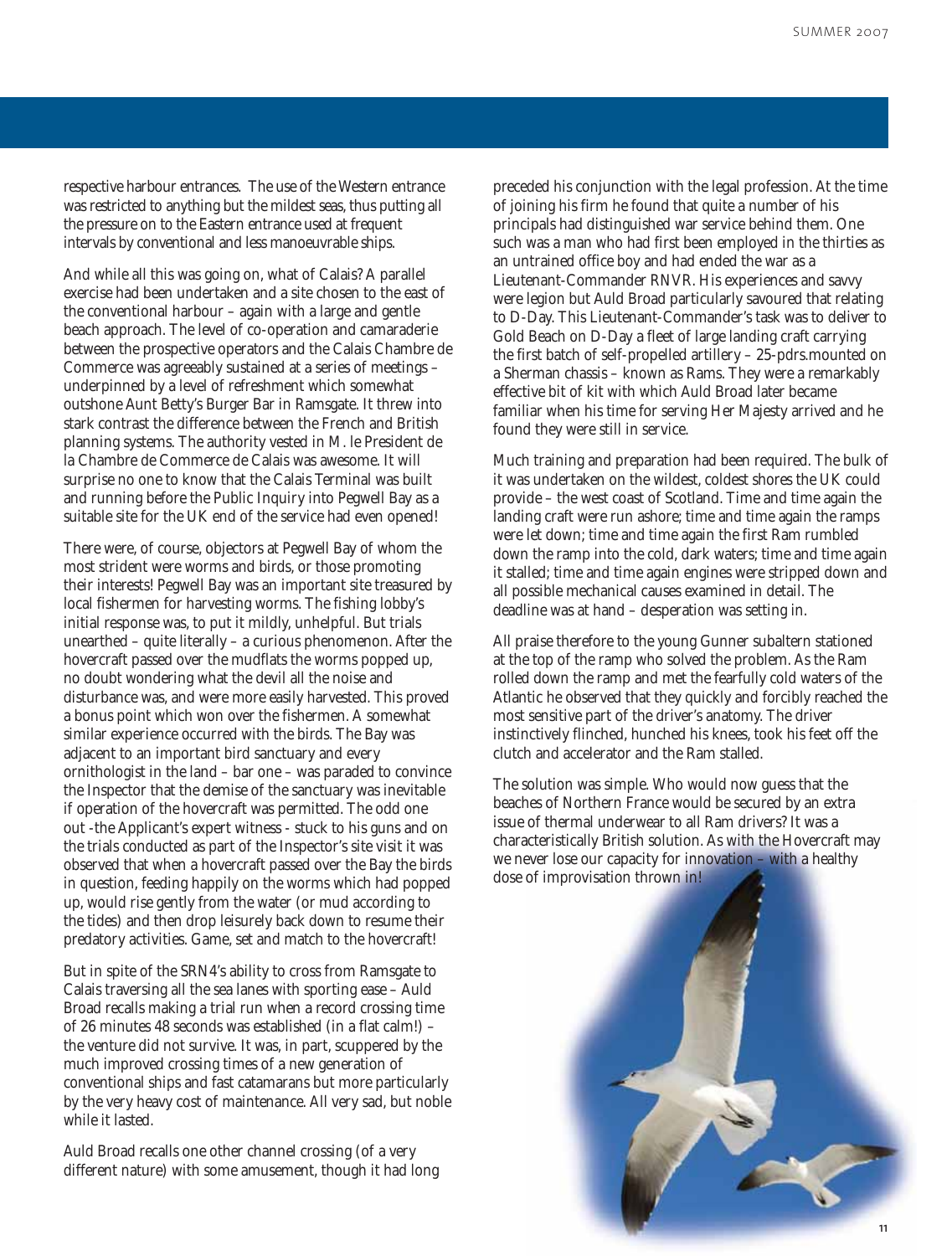# The Wig and Pen Prizes 2007

City of London Law Society and the City of Westminster and Holborn Law Society invite applications for the annual Wig and Pen Prizes for pro bono legal work by young solicitors. Nominations for the Wig and Pen Prizes which form part of the YSG Pro Bono Awards, have now opened and the closing date for nominations is 21<sup>st</sup> September 2007. Nomination packs are available from **www.ysg.org.uk**

Applications for the Wig and Pen Prizes are invited from individuals who have been nominated for the Young Solicitors' Group Pro Bono Awards and have been admitted as solicitors for less than 5 years. There is also a requirement that a candidate must either be a member of the City of London Law Society or the City of Westminster and Holborn Law Society or work as a solicitor within the catchment area of either Law Society.

The Prize is awarded to a candidate who has made a significant contribution to the quality of justice in their communities between 21 September 2006 and 21 September 2007 and in helping to ensure the legal system is open and available to all. In particular, the judges will take into account -

- (a) the length of time involved in giving free legal advice or representation to people who have otherwise failed to obtain access to justice;
- (b) the candidate's involvement in setting up new or innovative projects providing free legal services to people who would otherwise fail to obtain access to justice;
- (c) the significance of the candidate's service to their clients and their community; and
- (d) the extent to which the candidate's contribution was made in his or her own time outside that person's normal employment.

Two Prizes may be awarded. The first Prize consists of a silver ink stand and quill pen to be held by the winner for one year and a cash sum of £1,000 which is paid to the charity or project of the winner's choice as approved by CWHLS and the City of London Law Society. A second Prize may be awarded to a candidate who is not in receipt of the first Prize and, at the closing date for entries, does not work within the local Law Society catchment area of the first Prize winner. The second Prize consists of a cash sum of £500 to be paid to the charity or project of the winner's choice as approved by CWHLS and the City of London Law Society.

The winner of the Wig and Pen Prize in 2006 was Rachel Bennett from Herbert Smith LLP. Rachel was chosen as winner in recognition of her work in setting up and negotiating an agreement with the Independent Panel for Special Education Advice ("IPSEA"). IPSEA offers support, guidance and advocacy to parents of children with special educational needs across the country.

This year's prize will be awarded at a ceremony on the evening of Wednesday 14<sup>th</sup> November 2007, during Pro Bono Week.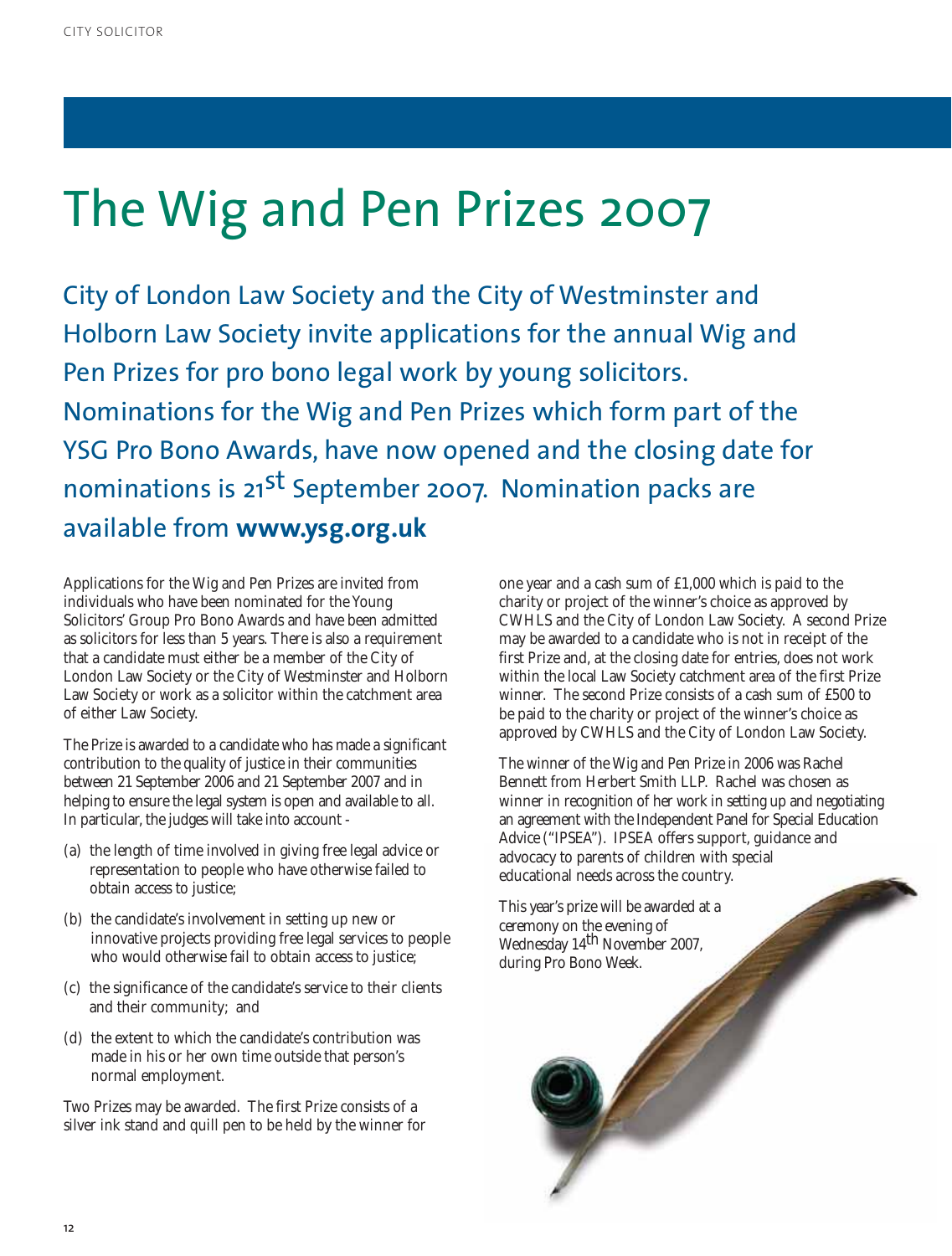## Committee Specialist's Report

As usual, the City of London Law Society Committees are busy responding to consultations, ensuring their views are put to a wide range of bodies, including Parliament and regulators.

The Legal Services Bill has now reached the Commons. CLLS amendments were debated at Committee stage. These called for the representation of in-house counsel on the Consumer Panel and the exclusion of certain LDPs from the ABS regime. Unfortunately the Government refused to accept our suggestions. The CLLS is continuing to work with colleagues in the national Law Society in the hope that the Bill can be amended to at least allow pragmatic transitional arrangements for LDPs employing non-client facing, nonlawyer partners.

Elsewhere, members of the CLLS Professional Rules and Regulation Committee met with the policy team from the SRA to discuss the new Code of Conduct and their approach to implementation. Members were reassured that the SRA will be monitoring firms from the perspective of principlesbased regulation and not carrying out a "tick-box" exercise to ensure compliance.

CLLS members may have seen the recently published findings of the FSA review into controls relating to public takeovers. Member firms expressed concerns about the scope of this project. The CLLS convened an ad hoc working party and then promptly raised its concerns with the FSA. The CLLS argued any Code or Statement of Good Practice should exclude those organisations already subject to professional rules of confidentiality. It also encouraged the FSA to work with the SRA if it believed any changes to those rules were necessary.

Contact Stella Dunn at the CLLS offices with any queries (mail@citysolicitor.org.uk or 020 7329 2173).

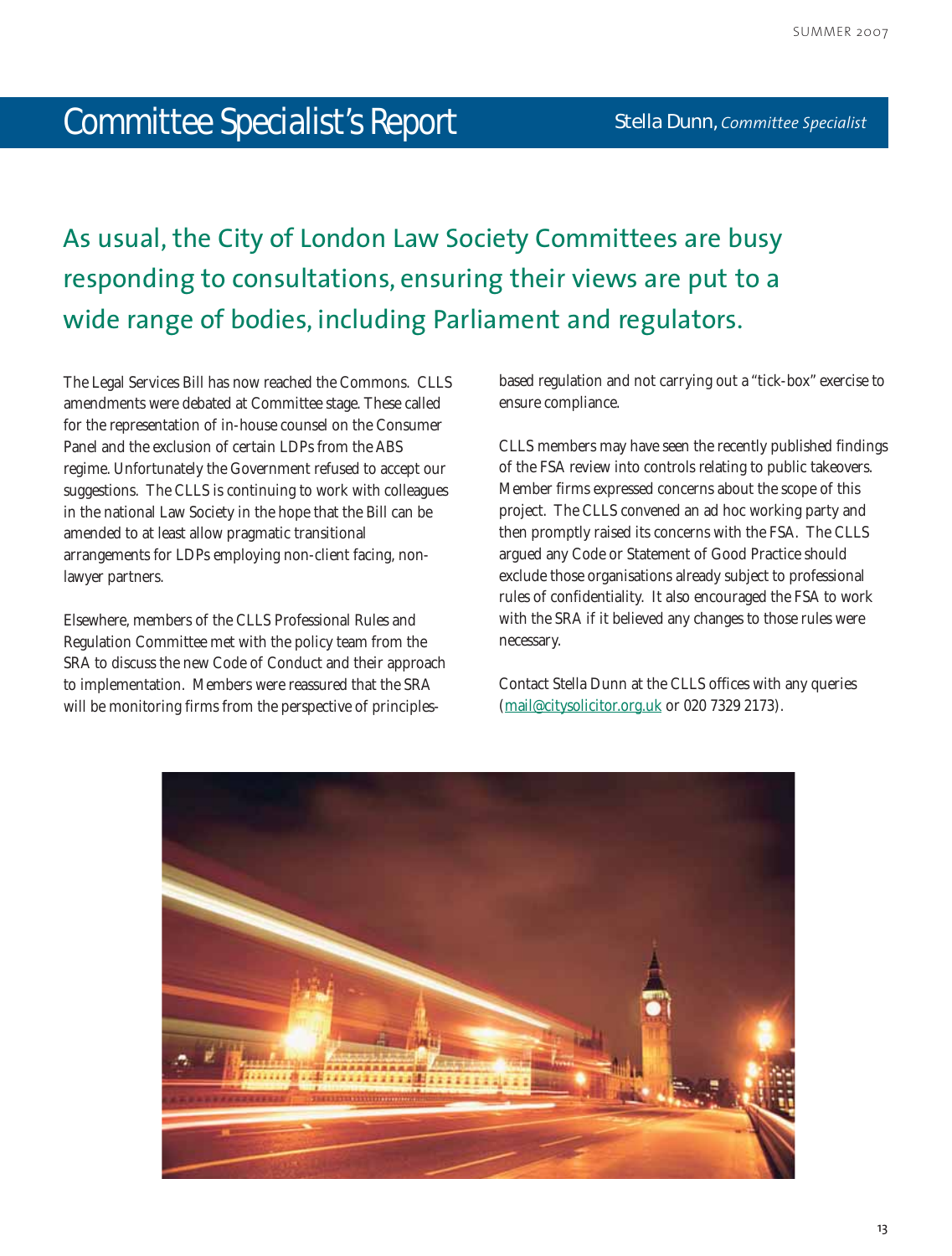## Committee Reports



## COMPANY LAW

The Company Law Committee meets every other month. Part of its

work is done through working parties formed by the Committee, some of which act jointly with groups set up by the Law Society's Standing Committee on Company Law. The minutes of the Committee can be found on the City of London Law Society website. Details of recent consultations to which the Committee has prepared responses are provided below.

#### **PROSPECTUS AND LISTING RULES AMENDMENTS**

In October 2006 the FSA published a consultation paper relating to amendments to the Prospectus and Listing Rules. The Committee submitted a written response to the paper jointly with the Law Society's Standing Committee on Company Law. The response is available on the City of London Law Society website.

#### **SHAREHOLDER VOTING RIGHTS**

In October 2006 the DTI published a consultation paper relating to the European Commission's proposal for a Directive on the exercise of voting rights by shareholders. The Committee submitted a written response to the paper, a copy of which is available on the City of London Law Society website.

In April 2007 the European Commission announced that it is now considering introducing a recommendation in relation to shareholder voting rights rather than a directive and has published a third consultation paper on the topic. The Committee is preparing a written response to the paper, a copy of which will be available on the City of London Law Society website in due course.

#### **DAVIES' REVIEW ON ISSUER LIABILITY**

In March 2007 Professor Paul Davies QC published a discussion paper on issuer liability for misstatements to the market. The Committee submitted a written response to the paper, a copy of which is available on the City of London Law Society website.

#### **CROSS-BORDER MERGERS**

In March 2007 the DTI published a consultation paper on the implementation of the Directive on cross-border mergers. The Joint Takeovers Working Party has submitted a written response to the paper. The response is available on the City of London Law Society website.

#### **William Underhill,** *Chairman,* Slaughter and May

## COMMERCIAL LAW

The main objectives of the CLC centre on its meetings which provide a forum for the discussion of a wide range of legal topics reflecting the very diverse practice areas of the membership.

The membership includes people who combine the practice of Commercial Law with Corporate transactions, in the style of traditional Company/Commercial departments still found in many firms. Increasingly, however, the members are drawn from firms which recognise Commercial Law as a significant practice area in its own right. Some members work predominantly within particular niche areas as diverse as advertising, charities, consumer law, IT, PPP/PFI, and the utilities. Others work in a varying combination of these areas. We believe that the breadth of topic addressed by members of the Commercial Law Committee is probably greater than is the case with any other committee of the Society.

The Committee reviews unusual and novel developments in law and commercial practice with a view to enhancing their understanding and encouraging best practice within the profession by various media as appropriate. This will ordinarily involve, as a minimum, the publication of minutes of the discussion on the Society website. Where appropriate it might also involve the writing of articles for publication in appropriate professional and other journals and may at the extreme lead to suggestions for reform.

As well as these internally generated topics, the Committee monitors legislative proposals of relevance to its membership whether they are derived from the EU or UK legislatures and participates in appropriate consultations. As such it has recently made submissions in response to Green Papers or the like issued by the Gambling Commission, by the European Commission on the Consumer Acquis, and by the DTI in relation to representative actions.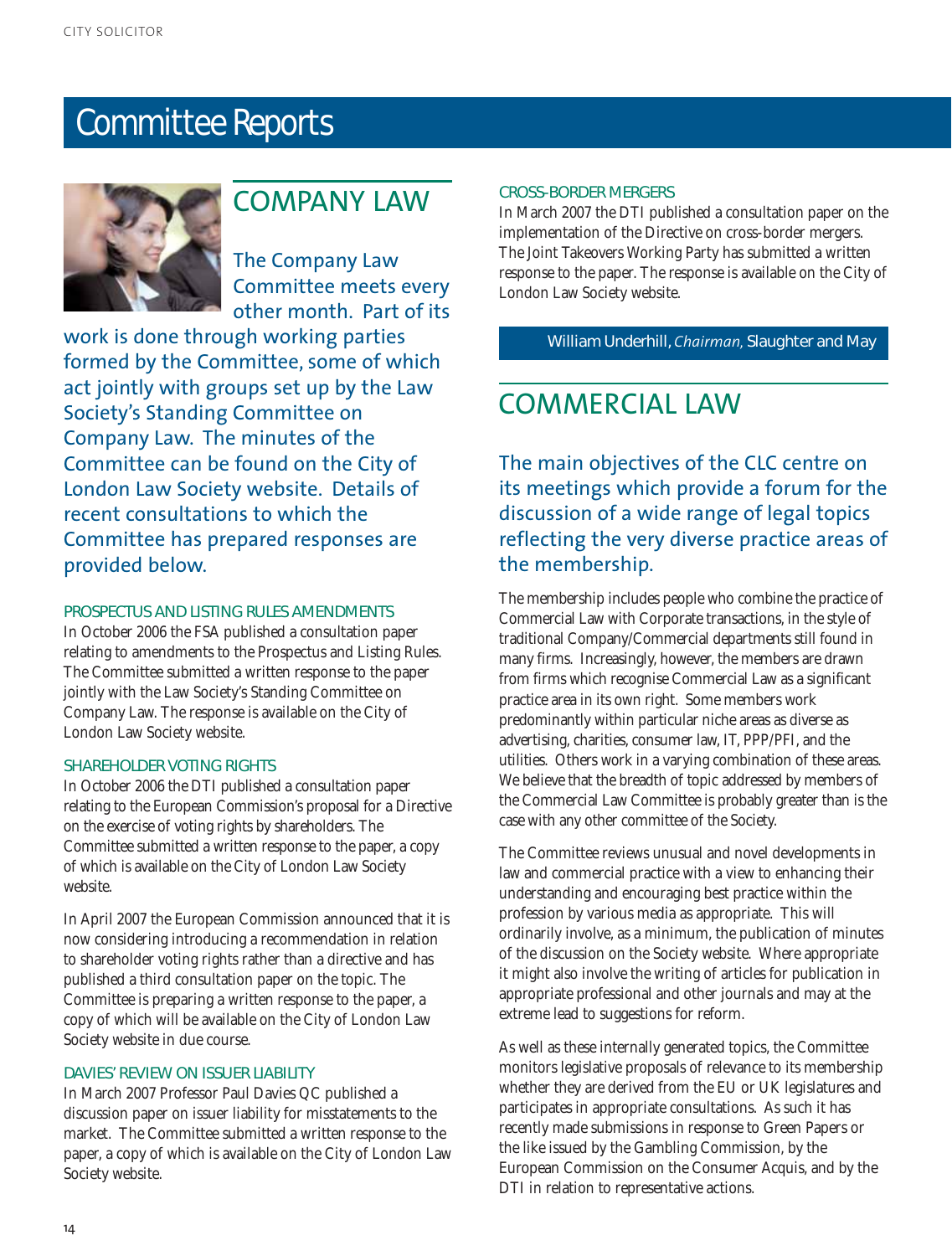## Committee Reports

The Committee is also assisting the European Commission's long-term review of Contract Law. In this area, the Committee is acutely aware of a tension between the interests of many clients, who have expressed a preference for a greater degree of harmonisation across Europe, in the interests of encouraging cross-border trade, and those of many of our City colleagues, particularly in the wholesale markets, who wish to see English law preserved. It may be too much to hope for pan-European harmonisation on the English model! The Committee cooperates with members of other committees of the Society as appropriate.

The Committee also cooperates with other bodies (for example the City of London, the Law Society, the Department of Constitutional Affairs, HM Courts Service, the CBI and the DTI) in the formulation of their responses to such consultations and reform proposals generally.

Although the volume of relevant proposed legislation is variable from year to year, and 2007 is perhaps not an especially busy year in this respect, the workload of the Committee particularly in light of the breadth of its remit, is by no means insignificant.

Currently, therefore, the Committee plans to continue to do what it does, and to increase the breadth and depth of its activities by, amongst other means, recruiting further specialists. If any reader is interested in joining the Committee, or learning more about its activities, please contact the Chairman, Nick Mallett, of Martineau Johnson, at nick.mallett@martjohn.com.

#### **Nick Mallett,** *Chairman,* Martineau Johnson



## TRAINING

Over the past few months the Training Committee has been active in lobbying the SRA in relation to the various training-related Consultations which have been issued.

These are the Consultations on the LPC, the work based learning (Training Contract) element of the training framework and the trainees' minimum salary. (The Responses the Training Committee has submitted are available on the CLLS's website.)

The SRA has recently announced there will be no change on the minimum salary and the work based learning pilot planned to start this Autumn has been delayed. This is because of the challenge of creating a model "which is robust enough not to be seen to be a 'second class' route to qualification" (according to an article in "Legal Week" on 7 June 2007).

That view of the proposals (shared by many interested parties) on the work based learning element was at the heart of the Response the Training Committee submitted to the SRA on the CLLS's behalf. It is gratifying that the SRA is taking on board the views of the profession.

Some aspects of the LPC review are primarily of interest to LPC providers. However, others could have a significant impact on firms (for example, the proposal to disconnect the Electives from the Compulsory topics and to allow the former to be studied during the work based learning period). The outcome of that review is still awaited but as it could affect the work based learning period, the Committee has advocated strongly that the SRA should consult the profession on a comprehensive set of proposals for a new training framework rather than adopting a piecemeal approach.

While there are no Consultations currently running, the Committee will continue to liaise proactively with the SRA on all training-related matters to ensure the views of the City are heard and the training framework continues to service appropriately the needs of the CLLS member firms, would-be entrants and the public at large.

**Tony King,** *Chairman,* Clifford Chance LLP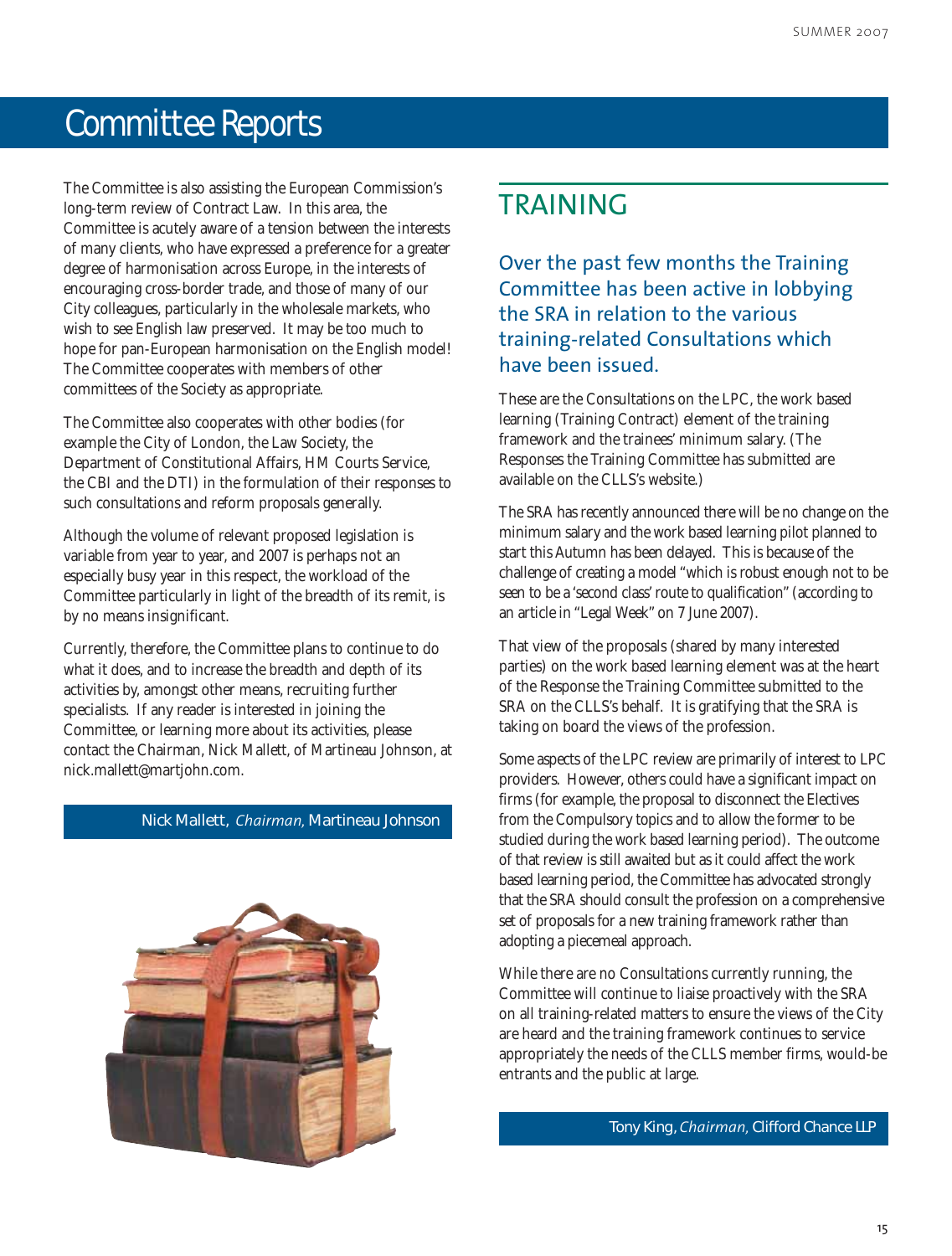## Council Members' Report

## MEETING OF CITY OF LONDON CONSTITUENCY COUNCIL MEMBERS

On Thursday 22 March, four of the five City of London constituency Council members (Simon Davis, Alexandra Marks, David McIntosh, and Michael Webster - with apologies, and a brief paper, from John White) met to discuss the Governance Review paper (agenda item 11) for the forthcoming Law Society Council meeting (on Thursday 29 March).

The impetus for our meeting was the recognition that, with the possible exception of the Association of Women Solicitors, the City of London constituency represents the largest single group of solicitors on the Law Society Council - and, by some margin, comprises the largest electorate of any of the geographical constituencies represented on Council.

Moreover, quite fortuitously, the five City of London Council members between them cover a surprisingly wide-ranging spectrum of the profession - including Magic Circle firms, medium-sized City Firms, very small firms, in-house lawyers, BME solicitors, and women solicitors. We therefore consider ourselves representative of various interested groupings within the profession, beyond merely the stereotype of "the City".

Collectively, we are disappointed by the lack of progress in restructuring of the Law Society's internal mechanisms - not because this is particularly visible to the profession nor, probably, of great concern to it. However, the prolonged discussions by the Council - without discernible change - is, we feel, holding the Society back at a time when its professional body could be, should be and (thanks to the efforts of the officeholders, staff and certain Council members) is to some extent transforming itself into a nimble, responsive, proactive, relevant, vocal and highly visible representative organisation.

We began our discussions on the following premises

- Attending Council meetings is presently a chore
- Council is not an effective discussion and decisionmaking body
- Council should be a small, effective, decision-making body with few enough members to be able to meet in a "round forum" venue
- A small Council would have much more effective discussions with the SRA and Legal Complaints Service

#### **Simon Davis, Alexandra Marks, David McIntosh, Michael Webster, John White.**

The Council could delegate work to a few standing and specialist committees - which need not be populated largely, or even at all, by Council members.

We concluded that, with the enhanced communication tools now available through technology (principally the internet and email) much of the original rationale for local Law Society representatives comprising the majority of Council members (namely communicating with members) is now obsolete.

The fact that there is widespread detachment of local Law Societies from Council suggests that the current mechanism does not provide the degree of connectivity we might hope: local Law Societies might feel better represented, and able to hold Council members to account, were they to select from a pool of possible local Law Society representatives.

We find it difficult to see how the interests of members of the profession in one part of the country differ greatly from the interests of members in another part of the country. Again, perhaps a small number of regional - or, like the Bar, Circuitbased - representatives would be sufficient.

Nowadays, we feel, the interests of members are differentiated by types of practice (commercial, private client, legal aid, in-house etc.), types of firm (global, large national, provincial, high street, rural etc.) and types of practitioner (sole, women, BME etc.) more than geographical. This is an argument for representation being by type rather than geography, and the electorates being devised accordingly.

Moreover, we concluded that the current role of Council, and Council members, is unclear. Unsurprisingly, given the make-up of Council (we are all lawyers, after all!), there is far too much detailed nit-picking discussion about the reports on others' work with too little decision-making or direction-setting by Council.

We propose that, if the structure proposed in the Governance Review paper currently before Council were to be adopted, a sensible role for Council would be to review, approve, prioritise and monitor the performance of annual workplans produced by each of the four principal boards. In this way, Council would have a strategic and policy-making function without delving into the minute detail of work undertaken by the boards, whose reports to Council would indicate progress against agreed workplans (perhaps using a "traffic light" system), with particular attention being paid to problem areas, or new initiatives (originating either from the boards themselves, or from Council).

In this way, a Council comprising relatively few members - no more than 40 - would be sufficiently large to be representative of the profession, capable of meaningful discussion and decisionmaking and able to hold to account not only the staff but also its own boards and committees (of which Council members need not be Chairs or members, provided the appropriate accountability mechanisms were in place).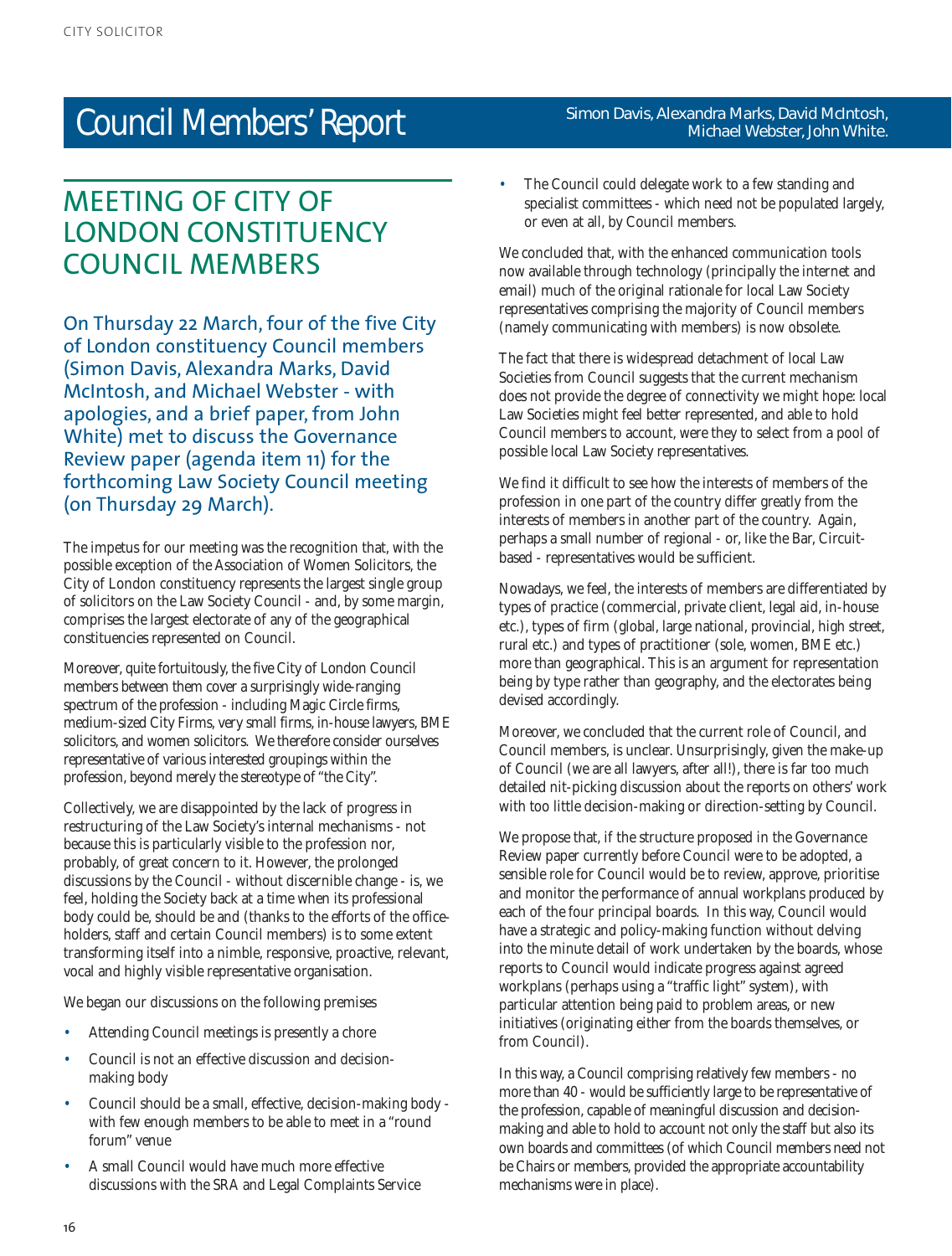## 6th Edition Certificate of Title  $4$  Practice  $P$  Practice  $P$  and  $2$  Practice  $P$

#### **Peter Taylor,** *Chairman,* Olswang

## Making sixth sense of the latest title 34

**Warren Gordon looks at the** PRACTICE POINTS PRACTICE POINTS **implications of the sixth edition of the CLLS Land Law Committee Long Form Certificate of Title**

The City of London Law Society (CLLS) represents the professional interests of City solicitors by commenting on solicitors by commenting on<br>matters of law and practice, and by lobbying extensively on the issues and challenges facing the profession. The land law committee is one of the specialist committees of the CLLS. One of **its primary products is the CLLS** Land Law Committee Long Form Certificate of Title.

Certificates of title are used in many different transactions, including secured loans an<sup>d</sup> acquisitions of properties an<sup>d</sup> businesses. Over a decade ago, Dublished CLLS decided to produce its own form of certificate of title to reduce the negotiations over the form of certificates. The certificate has now reached its sixth edition and is accepted as the standard by most firms in England and Wales. A number of Scottish firms have collaborated in producing an equivalent certificate – the PSG Certificate of Title – for use in relation to properties in Scotland (see www.psglegal.co.uk).

For the purpose of rule  $6(3)$  of the Solicitors Practice Rules 1990, the Solicitors Regulation Authority (SRA) recognises that the sixth edition of the CLLS certificate of title may be provided by a solicitor, acting only for a borrower, to a lender in cases where the property is not to be used solely as the

borrower's private residence. The sixth edition was recognised by the SRA on 16 April 2007. It will be published in the Encyclopaedia of Forms an<sup>d</sup> Precedents and on the CLLS website (www.citysolicitors.org.uk). There are various aspects of the new edition that have changed.

#### **Format**

**GAZETTE** 

Produced with kind permission of the Gazette

Produced with kind permission of the Gazette

As well as updating, the As wen as upuaning, the committee has decided to make some important alterations to the format of the certificate, which it hopes will improve the certificate's user-friendliness. The certificate better highlights key provisions by putting them at the

front of the certificate. Most of the 'variable' information is now in one place – schedule 5 provides details of the particular provides details of the particular documents and qualifications to the certificate's statements.

## **Statement of lease provisions**

An important change from the fifth edition is that, in relation to the lease and letting documents, the certificate contains an additional series of statements describing material provisions of a 'typical' headlease an<sup>d</sup> institutional occupational lease. Such an approach is intended to reduce the amount of information which needs to be incorporated in the certificate. The certificate provider will highlight any departures from the certificate's statements in the qualifications in schedule 5. Since the precise wording of

the certificate's statements may not be reflected in the wording of the particular lease or letting document, the committee's view decompany and committee is view made when the certificate provider considers that there is a material difference in the wording. While this introduces an element of subjectivity, that position is no different from the requirement under the fifth edition to specify 'material' details of the lease and letting documents. The committee also considers that this approach makes the certificate more useful because it focuses on those aspects that are different from the norm.

## **Matters no longer dealt with**

Certain issues covered in the fifth edition are no longer covered in the new certificate, mainly the new commonly many with outside of the certificate. Examples include specific insurance details in relation to the property, licensing, environmental matters an<sup>d</sup> details of the valuation report.

#### **General comments**

It is for the solicitors giving the certificate to decide how best to elicit necessary information from the owner of the property. To assist solicitors, examples of letters or questionnaires seeking

from the owner may appear on<br>the CLLS's website, but the use of such letters and questionnaires is not obligatory.

Often the certificate will be given to a lender that is providing finance for the company (for which the certifying solicitor acts) to purchase the property. The company's knowledge of the property will be slight and it will rely on information provided by the seller's solicitors. There is sometimes a mismatch between sometimes a matriced served from the seller and that needed to produce the certificate for the lender. Some companies' solicitors ask the seller further enquiries to enable them to produce the certificate, but resistance is sometimes encountered. If the seller is not prepared to answer such enquiries, an appropriate disclosure will have to be made to the recipient of the certificate.

It is not suggested that the sixth edition can be used unchanged in every situation. There will be transactions where its use will be inappropriate an<sup>d</sup> a certificate in a quite different, probably shorter, form is required. Consideration should be given to using the CLLS Short<br>Form Report on Title. A new third rollin Report on the American  $f_{\text{for rule}}$  6(3) purposes on 16 April 2007, can be found on the CLLS website.

The certificate is intended to be comprehensive, striking a reasonable balance between the interests of the addressee an<sup>d</sup> the solicitors who give it. If the certificate provider wishes to change the certificate's form, he should make this clear to the recipient. This is particularly important in view of the fact that imponent in your or the race that been approved for rule 6(3) purposes. The committee has introduced a new paragraph in schedule 1 to highlight this point. If the provider is unable to give the statements in the certificate, he should make appropriate disclosures or qualification. The committee has always

considered that the function of the certificate is to provide specific information about the property. The recipient of the

certificate, with the help of his own professional advisers, can Unit protocontribution accepts and decide whether the property is acceptable.

The committee's view is that normally the certificate should summarise any relevant documents and it should be unnecessary to annex copies. The certificate is intended to replace an investigation of title by the are investigation of the state to read not only the certificate but other documents, the point of the certificate is to some extent lost. However, there may be circumstances when a document is so important or complex that it cannot be summarised accurately an<sup>d</sup> needs to be annexed.

The committee recognises that the solicitors giving the certificate may seek a limitation on liability where the same certificate is addressed to more than one person to ensure that the solicitors' liability to all ultimate addressees does not exceed the liability to the original addressee. meaning to the program and cased. such limitation must be a matter to be agreed by the solicitors and the addressees.

The firm giving the certificate will need to draw the company's attention to the fact that the certificate states the company has inspected the property not more than 20 working days before the date of the certificate. If this is not the case, a qualification will have to be made.

The committee considers that the new format of the sixth edition means there is no longer **CALIFORD AND AND LOT OF REAL ARTICLE** of the letting documents scheduled for use where the property is subject to a large number of leases in a standard form. The certificate provider can agree with the recipient a reduced version of part 8A of schedule 5 to limit the amoun<sup>t</sup> of specific information required in or specific information required in *Warren Gordon is head of real estate know-how at London firm Olswang and a member of the Law Society's conveyancing an<sup>d</sup> land law committee, and writes on behalf of the CLLS's land law committee*

104/20 17 May <sup>2007</sup>

One of the City of London Law Society Land Law Committee's primary products is the "CLLS Land Law Committee Long Form Certificate of Title". The Certificate has now reached its sixth edition and is accepted as the standard by most firms in England and Wales. The new sixth edition was launched in April 2007. As well as general updating, the Land Law Committee made some important alterations to the format of the Certificate, which the Committee hopes will improve the Certificate's user-friendliness and usefulness. The Committee has also produced a new third edition of the companion short form Report on Title. Both the Certificate and Report have been recognised by the Solicitors Regulation Authority for the purposes of Rule 6(3) of the Solicitors' Practice Rules 1990.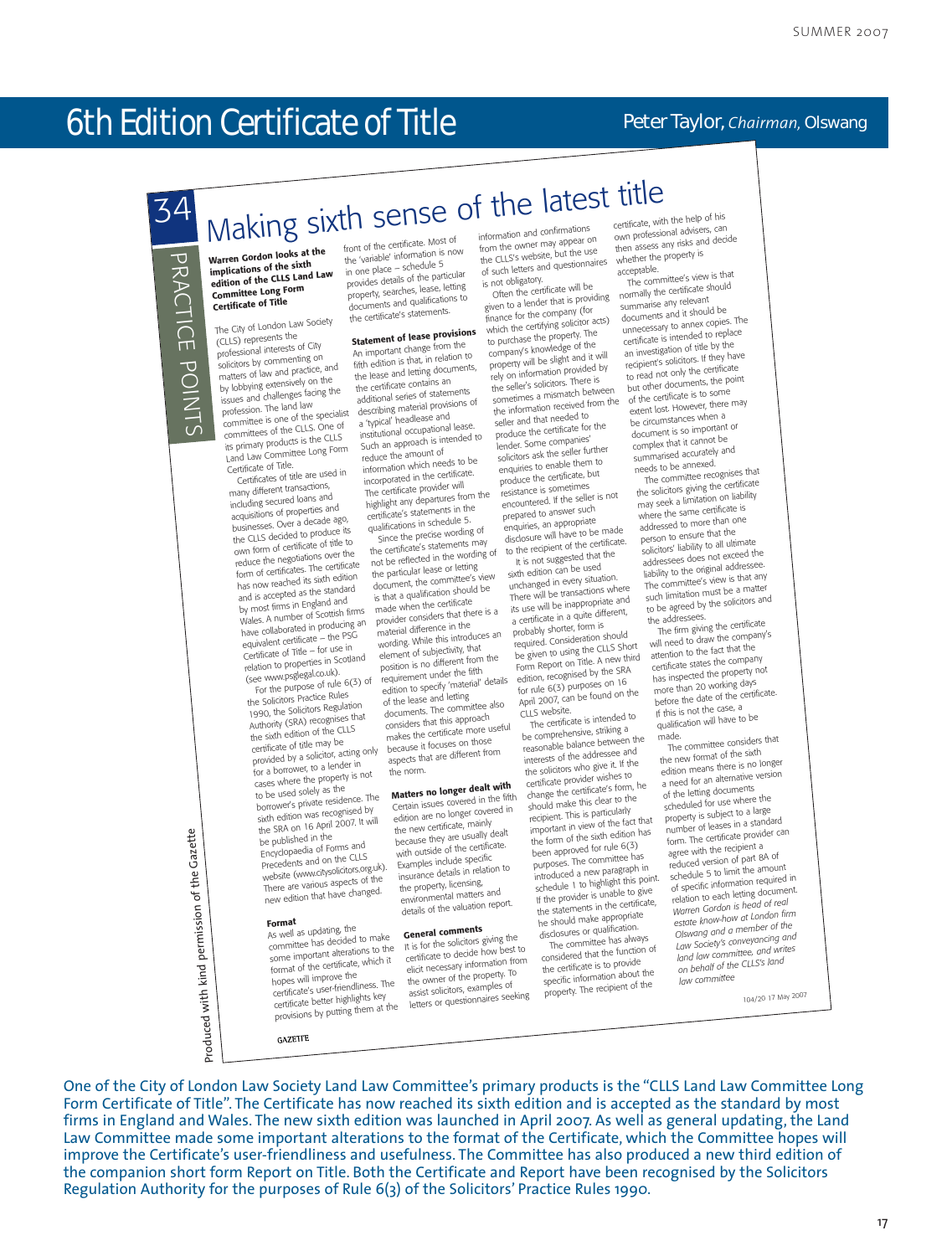# WHERE HAVE ALL THE LAWYERS GONE?

Why doesn't anyone want a City solicitor on their Board? Their firms are some of the most successful in the world – particularly internationally - but very few of them get a good job when they retire from practice in their 50s. Former senior partners are not represented on the Board of the Financial Services Authority or the Court of the Bank of England. In the United States each of the five Commissioners of the SEC is a lawyer.

On 6th June 2007, I chaired a seminar at Oxford University's Said Business School, sponsored by the City of London Law Society, which tried to answer these questions. What we heard was uncomfortable for solicitors and echoed what Chairmen and CEOs had already told me. They did not like the lawyer's mindset: 'Prepared to debate, but not prepared to agree'; 'never prepared to be wrong'; 'just a craft industry'; 'don't give me a lawyer - I'm in enough trouble already.'

Partners in City firms turned away from involvement in outside interests some time ago. It was not always so. In the 1960s a number of partners in the big City firms were Directors of important companies. But times changed and the competition got stiffer. For good reason firms decided that the possibility of conflict of interest and the need for total commitment meant that every equity partner became a full time lawyer. Now when the senior partner suggests that a partner should consider outside interests most believe that their days are numbered and they might as well retire into the library with a revolver. So when City lawyers leave practice, and they do so at quite an early age, they find that they have no other business or public service activity to fall back on.

In the United States the position is very different. As the Financial Times reported earlier this year, Chief Executives with law degrees are becoming more common as regulation increases. Although the tendency of lawyers to be risk-averse is recognised, so is the lawyer's analytical ability and his or her trustworthiness in a crisis.

The subject aroused interest in the City firms – particularly from the senior partners! Of the fifty who came to the seminar approximately thirty were City lawyers and the rest from a wide variety of backgrounds. Business was represented by Bob Ayling and Clare Spottiswoode, the public sector by Pam Chesters, Chair of the Royal Free Hampstead NHS Trust and Eve Salomon from the Better Regulation Commission and the voluntary sector by David Isaac, Chair of Stonewall and Modern Art Oxford and a partner at Pinsent Masons. The speakers also included Mairi Eastwood from Praesta, who is an executive coach and Simon Kingston, a headhunter from Russell Reynolds.

What is to be done? The seminar, which was held under the Chatham House rule, agreed that there is a problem, which was

put down to the lawyer's specialisation and general reluctance to get involved with the business of their clients. What Boards needed was experience in business and financial knowledge and lawyers did not tick the boxes.

Edmund Burke (not at the seminar) famously said that the legal education sharpens the mind by narrowing it. Although the lawyer's analytical and deconstructionist approach to a problem may have its place in the boardroom these are not the first skills the UK CEO thinks of when putting his or her team together – after all lawyers can be hired when necessary. So the first thing is for lawyers to take a step away from the law, to change their minds and broaden their horizons.

Lawyers should start thinking about this sooner in their careers rather than later. The public and voluntary sectors might be more prepared to take a chance on a lawyer without Board experience who was committed to their aims, and this could provide invaluable experience. Firms should consider encouraging lawyers to take up these non-commercial appointments. They should not give rise to problems of conflict of interest, and should result in more business-minded lawyers. When it comes to applying for jobs you should think about your CV in a different way, and be prepared to be rejected often.

Vanessa Knapp, from Freshfields Bruckhaus Deringer, who attended the seminar said afterwards, "It was sobering to hear some of the views about lawyers, and there was also much food for thought. Lawyers can offer an independence of mind and ability to get to grips with a problem quickly but may need to add more skills before they can contribute fully." David Isaac said that, "Becoming a Board member of a charity can provide City solicitors with very valuable skills and experience. However, becoming a charity trustee should not just be seen as a stepping stone to joining the Board of a plc. The experience of helping to run a charity can be just as rewarding as being involved in a plc."

The world is run by Boards and lawyers who want to play a part in running the world will find they have to join one. Above all you have to want it. As Antoine St Exupery said, "If you want a man to build a boat, do not send him out for wood and nails, but teach him to yearn for the wide and endless sea."